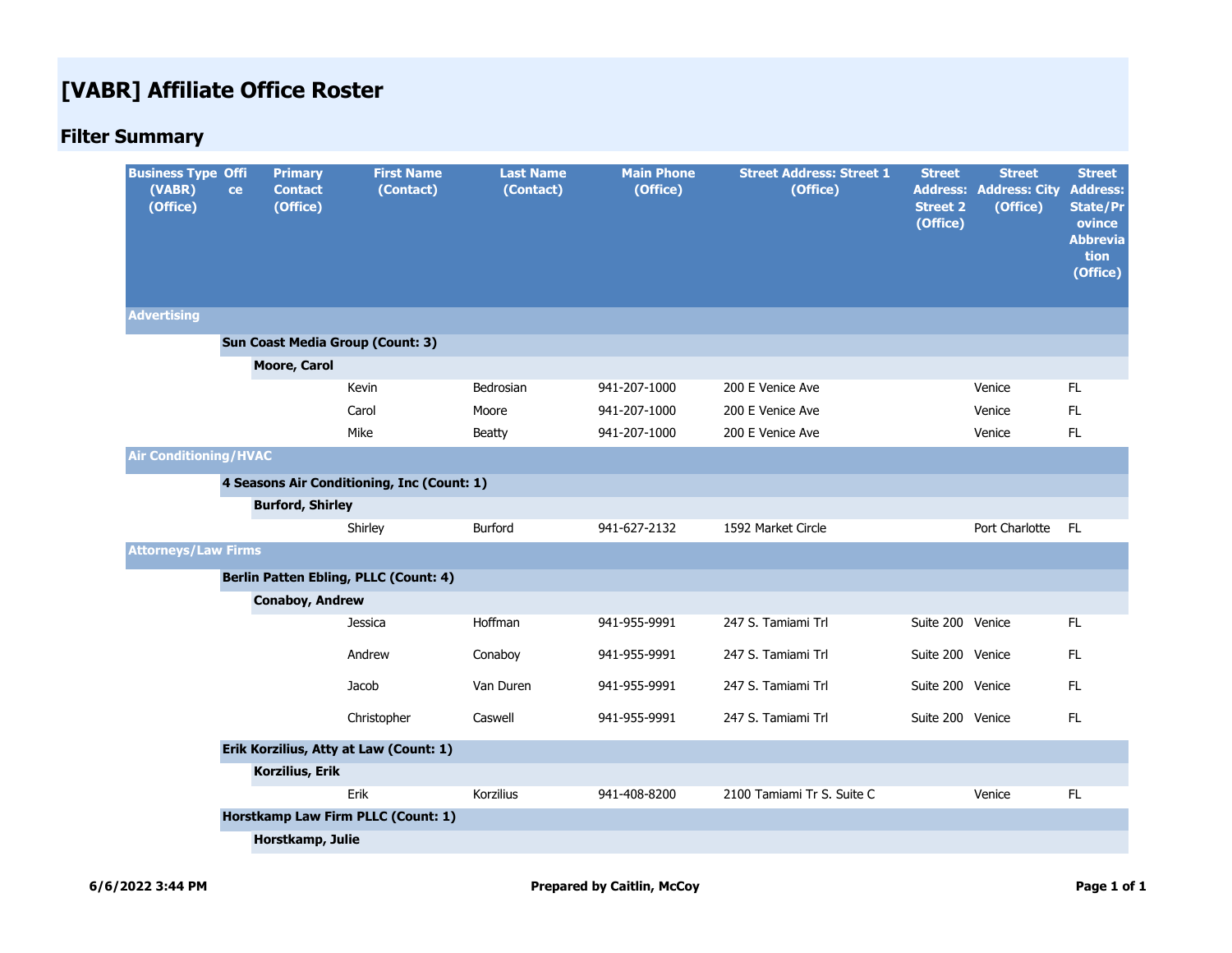|                          |                                            | Julie                                                 | Horstkamp | 941-538-6222 | 901 Venetia Bay Blvd, Suite 260 |                 | Venice | FL. |
|--------------------------|--------------------------------------------|-------------------------------------------------------|-----------|--------------|---------------------------------|-----------------|--------|-----|
|                          | <b>Riddell Law Group (Count: 1)</b>        |                                                       |           |              |                                 |                 |        |     |
|                          | <b>Riddell, Julie</b>                      |                                                       |           |              |                                 |                 |        |     |
|                          |                                            | Julie                                                 | Riddell   | 941-486-4100 | 901 Venetia Bay Blvd, Suite 210 |                 | Venice | FL. |
|                          | Steven W. Ledbetter, P.L. (Count: 4)       |                                                       |           |              |                                 |                 |        |     |
|                          | Shanley, Katharine                         |                                                       |           |              |                                 |                 |        |     |
|                          |                                            | <b>Steven</b>                                         | Ledbetter | 941-256-3956 | 229 Pensacola Road              |                 | Venice | FL. |
|                          |                                            | Christina                                             | Naletko   | 941-256-3956 | 229 Pensacola Road              |                 | Venice | FL. |
|                          |                                            | Michelle                                              | Richey    | 941-256-3956 | 229 Pensacola Road              |                 | Venice | FL. |
|                          |                                            | Katharine                                             | Shanley   | 941-256-3956 | 229 Pensacola Road              |                 | Venice | FL. |
| <b>Builders</b>          |                                            |                                                       |           |              |                                 |                 |        |     |
|                          | <b>Meritage Homes (Count: 2)</b>           |                                                       |           |              |                                 |                 |        |     |
|                          | Goff, Harold                               |                                                       |           |              |                                 |                 |        |     |
|                          |                                            | Harold                                                | Goff      | 813-386-8740 | 10117 Princess Palm Avenue      | Suite 550 Tampa |        | FL. |
|                          |                                            | <b>Jessica</b>                                        | Reschke   | 813-386-8740 | 10117 Princess Palm Avenue      | Suite 550 Tampa |        | FL. |
|                          | <b>Carpet &amp; Upholstery Cleaning</b>    |                                                       |           |              |                                 |                 |        |     |
|                          |                                            | Heaven's Best Carpet & Upholstery Cleaning (Count: 2) |           |              |                                 |                 |        |     |
|                          | <b>Rawlinson, Mark</b>                     |                                                       |           |              |                                 |                 |        |     |
|                          |                                            | Jamie                                                 | Rawlinson | 941-525-3919 | 325 Redwood Road                |                 | Venice | FL. |
|                          |                                            | Mark                                                  | Rawlinson | 941-525-3919 | 325 Redwood Road                |                 | Venice | FL. |
| <b>Cleaning Services</b> |                                            |                                                       |           |              |                                 |                 |        |     |
|                          | <b>Sparkle Cleaning Service (Count: 1)</b> |                                                       |           |              |                                 |                 |        |     |
|                          | O'Brien, Diane                             |                                                       |           |              |                                 |                 |        |     |
|                          |                                            | <b>Diane</b>                                          | O'Brien   | 941-497-2066 | 460 Urbana Rd                   |                 | Venice | FL. |
| <b>Communities</b>       |                                            |                                                       |           |              |                                 |                 |        |     |
|                          |                                            | <b>Venice Golf And Country Club (Count: 3)</b>        |           |              |                                 |                 |        |     |
|                          | Ferguson, Kate                             |                                                       |           |              |                                 |                 |        |     |
|                          |                                            | <b>Jim</b>                                            | Schell    | 941-492-9600 | 250 Venice Golf Club Dr         |                 | Venice | FL. |
|                          |                                            | Kate                                                  | Ferguson  | 941-492-9600 | 250 Venice Golf Club Dr         |                 | Venice | FL. |
|                          |                                            | Sue                                                   | Schultz   | 941-492-9600 | 250 Venice Golf Club Dr         |                 | Venice | FL. |
| <b>Computer Services</b> |                                            |                                                       |           |              |                                 |                 |        |     |
|                          | <b>NextGen Computers (Count: 1)</b>        |                                                       |           |              |                                 |                 |        |     |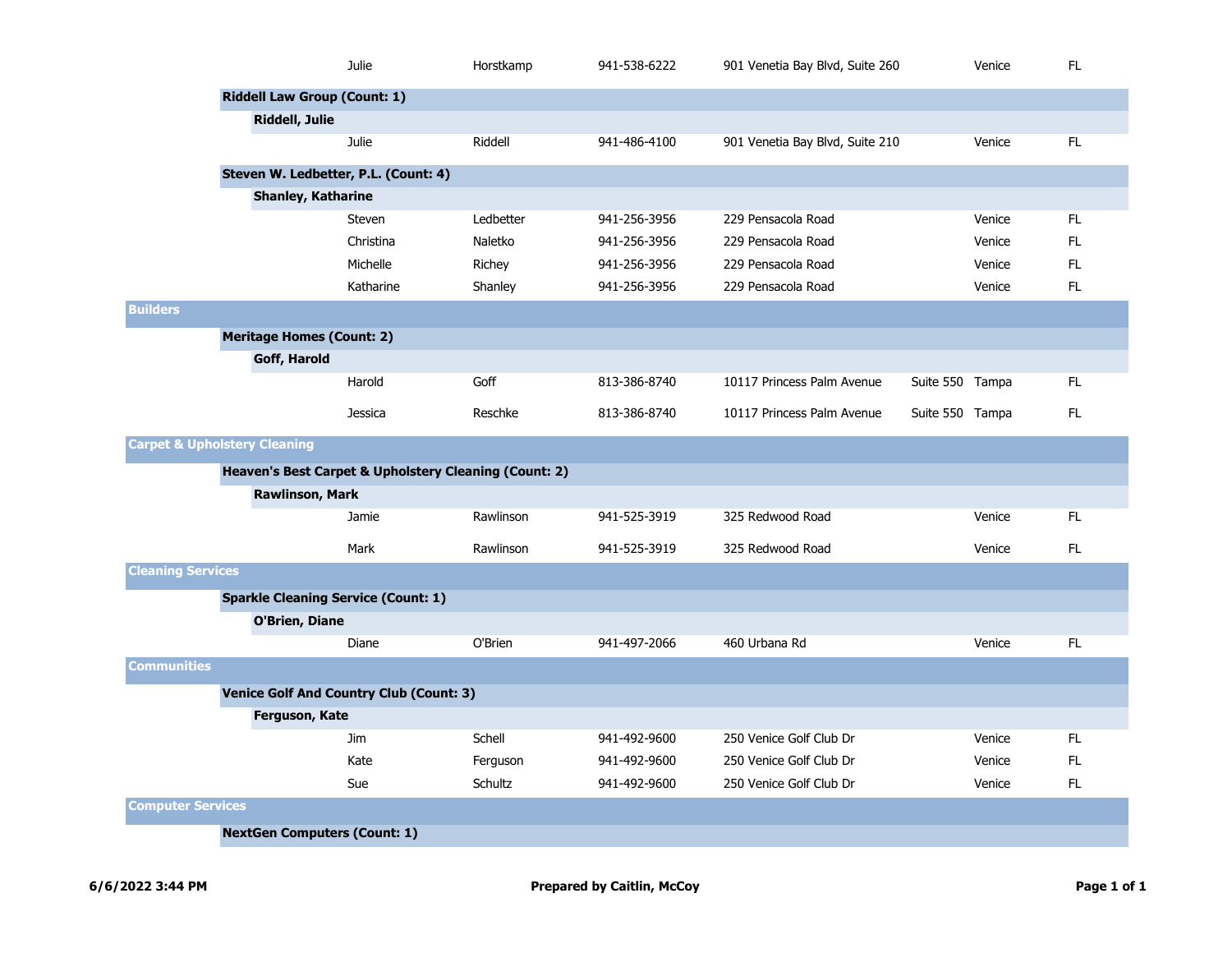|                                | Cohen, Jade                                  |                                                                 |                |              |                             |                  |                |     |
|--------------------------------|----------------------------------------------|-----------------------------------------------------------------|----------------|--------------|-----------------------------|------------------|----------------|-----|
|                                |                                              | Jade                                                            | Cohen          | 941-342-4200 | 835 Gantt Ave               |                  | Sarasota       | FL. |
| <b>Concierge Service</b>       |                                              |                                                                 |                |              |                             |                  |                |     |
|                                | <b>Nancy's Concierge Services (Count: 2)</b> |                                                                 |                |              |                             |                  |                |     |
|                                | <b>Scott, Nancy</b>                          |                                                                 |                |              |                             |                  |                |     |
|                                |                                              | Nancy                                                           | Scott          | 941-445-0319 | 484 Lake of the Woods Drive |                  | Venice         | FL. |
|                                |                                              | Anita                                                           | Ulrich         | 941-445-0319 | 484 Lake of the Woods Drive |                  | Venice         | FL. |
|                                |                                              | When & How Concierge Services, LLC (Count: 2)                   |                |              |                             |                  |                |     |
|                                | Kreiss-Parkin, Wendy                         |                                                                 |                |              |                             |                  |                |     |
|                                |                                              | Howard                                                          | Parkin         | 941-525-2947 | 263 Southampton Drive       |                  | Venice         | FL. |
|                                |                                              | Wendy                                                           | Kreiss-Parkin  | 941-525-2947 | 263 Southampton Drive       |                  | Venice         | FL. |
|                                | <b>Firearms, Training and Safes</b>          |                                                                 |                |              |                             |                  |                |     |
|                                |                                              | <b>Command Performance Firearms and Training LLC (Count: 2)</b> |                |              |                             |                  |                |     |
|                                | DeClark, Paul                                |                                                                 |                |              |                             |                  |                |     |
|                                |                                              | Kelsey                                                          | <b>DeClark</b> | 941-504-9525 | 312 E Venice Avenue         | Suite 107 Venice |                | FL. |
|                                |                                              | Paul                                                            | <b>DeClark</b> | 941-504-9525 | 312 E Venice Avenue         | Suite 107 Venice |                | FL. |
| <b>Framing &amp; Galleries</b> |                                              |                                                                 |                |              |                             |                  |                |     |
|                                |                                              | <b>Collectors Gallery &amp; Framery (Count: 1)</b>              |                |              |                             |                  |                |     |
|                                | Sherman, Leah                                |                                                                 |                |              |                             |                  |                |     |
|                                |                                              | Leah                                                            | Sherman        | 941-488-3029 | 114 South Nokomis Avenue    |                  | Venice         | FL. |
| <b>Golf Courses</b>            |                                              |                                                                 |                |              |                             |                  |                |     |
|                                | <b>Golf In Venice (Count: 1)</b>             |                                                                 |                |              |                             |                  |                |     |
|                                | <b>LeBlanc, Kimberly</b>                     |                                                                 |                |              |                             |                  |                |     |
|                                |                                              | Kimberly                                                        | LeBlanc        | 941-468-3462 | 1454 Glen Eagles Dr         |                  | Venice         | FL. |
| <b>Home Inspectors</b>         |                                              |                                                                 |                |              |                             |                  |                |     |
|                                |                                              | <b>American Inspection Services (Count: 1)</b>                  |                |              |                             |                  |                |     |
|                                | Myskowski, John                              |                                                                 |                |              |                             |                  |                |     |
|                                |                                              | <b>John</b>                                                     | Myskowski      | 941-484-8789 | P.O. Box 1180               |                  | <b>Nokomis</b> | FL. |
|                                | <b>BLG Home Services, Inc. (Count: 1)</b>    |                                                                 |                |              |                             |                  |                |     |
|                                | Guy, Barry                                   |                                                                 |                |              |                             |                  |                | FL. |
|                                | <b>BPG Inspections (Count: 1)</b>            | Barry                                                           | Guy            | 941-445-2655 | 1244 Highland Greens Drive  |                  | Venice         |     |
|                                | <b>Callery, Michael</b>                      |                                                                 |                |              |                             |                  |                |     |
|                                |                                              |                                                                 |                |              |                             |                  |                |     |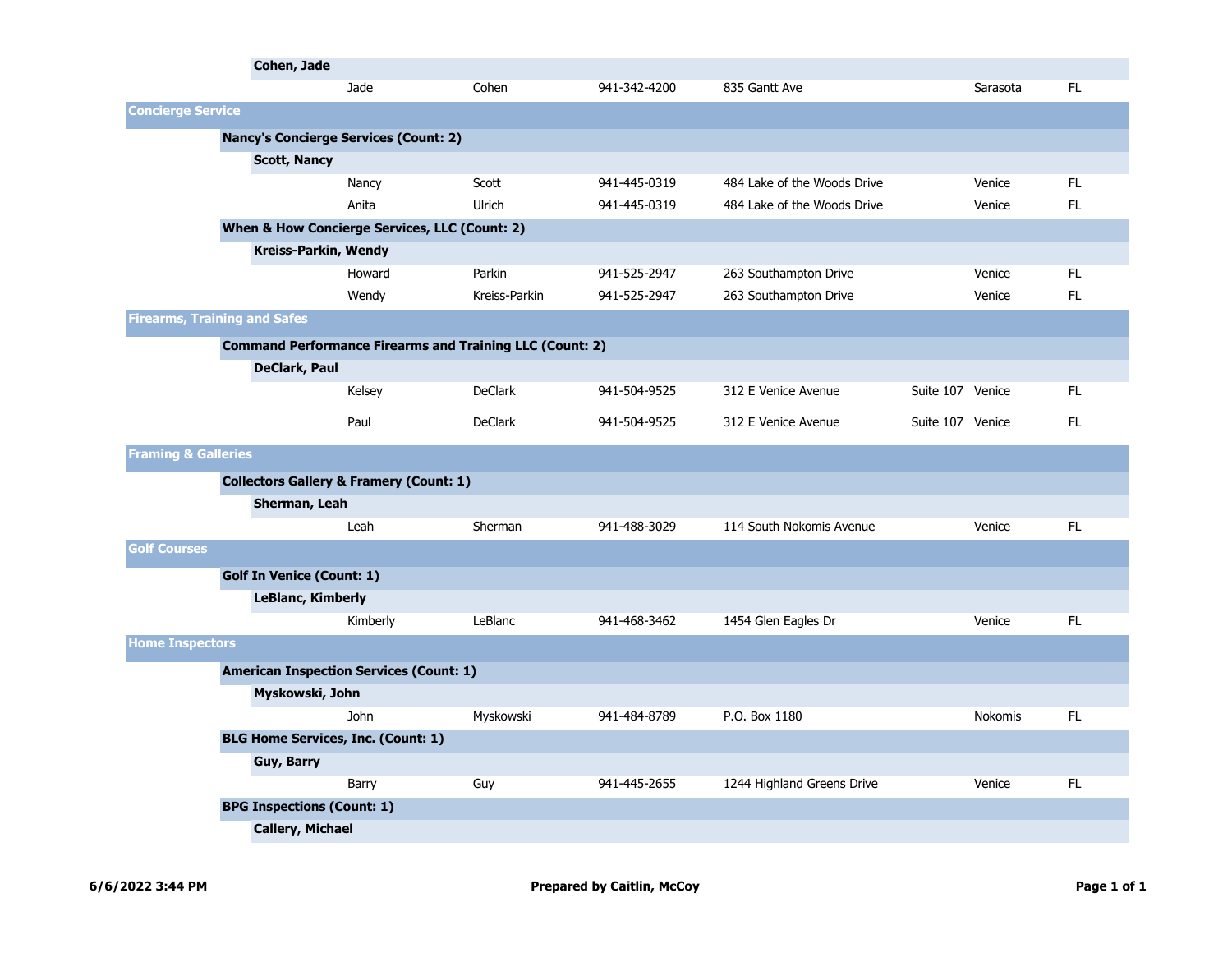|                                  | Michael                                          | Callery        | 732-284-7528 | 433 Padova Way           | Venice           | FL. |
|----------------------------------|--------------------------------------------------|----------------|--------------|--------------------------|------------------|-----|
|                                  | Hodges & Associates, LLC (Count: 2)              |                |              |                          |                  |     |
| <b>Hodges, Charles</b>           |                                                  |                |              |                          |                  |     |
|                                  | Charles                                          | Hodges         | 941-488-4640 | 2504 N Tamiami Trail     | Nokomis          | FL. |
|                                  | Aaron                                            | Kessinger      | 941-488-4640 | 2504 N Tamiami Trail     | <b>Nokomis</b>   | FL  |
|                                  | Home Team Inspection Service (Count: 1)          |                |              |                          |                  |     |
| <b>Mahoney, Tom</b>              |                                                  |                |              |                          |                  |     |
|                                  | Tom                                              | Mahoney        | 941-316-0557 | P O Box 7454             | North Port       | FL. |
| Hoskinspect, Inc. (Count: 2)     |                                                  |                |              |                          |                  |     |
| <b>Hoskins, Dave</b>             |                                                  |                |              |                          |                  |     |
|                                  | Karla                                            | Rossetti       | 941-321-7847 | 139 Woodrose Way         | Venice           | FL. |
|                                  | Dave                                             | <b>Hoskins</b> | 941-321-7847 | 139 Woodrose Way         | Venice           | FL. |
|                                  | <b>Integrity Inspections (Count: 2)</b>          |                |              |                          |                  |     |
| <b>DuBosque, Dave</b>            |                                                  |                |              |                          |                  |     |
|                                  | Dave                                             | DuBosque       | 941-650-4267 | 157 Beeney Rd SW         | Port Charlotte   | FL. |
|                                  | Dave                                             | DuBosque       | 941-650-4267 | 157 Beeney Rd SW         | Port Charlotte   | FL  |
|                                  | <b>Integrity Inspections (Count: 3)</b>          |                |              |                          |                  |     |
| <b>Wyrick, David</b>             |                                                  |                |              |                          |                  |     |
|                                  | David                                            | Wyrick         | 941-979-7070 | PO Box 1013              | Venice           | FL. |
|                                  | Kevin                                            | Young          | 941-979-7070 | PO Box 1013              | Venice           | FL  |
|                                  | Amber                                            | Wyrick         | 941-979-7070 | PO Box 1013              | Venice           | FL. |
|                                  | <b>Olson Home Inspections, LLC (Count: 2)</b>    |                |              |                          |                  |     |
| Olson, Chris                     |                                                  |                |              |                          |                  |     |
|                                  | Megan                                            | Olson          | 941-234-6143 | 612 Frances Street       | <b>Nokomis</b>   | FL. |
|                                  | Chris                                            | Olson          | 941-234-6143 | 612 Frances Street       | <b>Nokomis</b>   | FL. |
|                                  | <b>Patek Inspections, LLC (Count: 2)</b>         |                |              |                          |                  |     |
| Patek, Chris                     |                                                  |                |              |                          |                  |     |
|                                  | Kayleigh                                         | Davis          | 941-483-1888 | 1631 Sweetland St        | <b>Nokomis</b>   | FL  |
|                                  | Chris                                            | Patek          | 941-483-1888 | 1631 Sweetland St        | <b>Nokomis</b>   | FL. |
|                                  | <b>Peace of Mind Home Inspections (Count: 2)</b> |                |              |                          |                  |     |
| <b>Marvel, Dave</b>              |                                                  |                |              |                          |                  |     |
|                                  | Sheila                                           | Marvel         | 941-222-0555 | 4914 Lena Road Suite 105 | <b>Bradenton</b> | FL. |
|                                  | Dave                                             | Marvel         | 941-222-0555 | 4914 Lena Road Suite 105 | <b>Bradenton</b> | FL  |
| <b>Pillar to Post (Count: 3)</b> |                                                  |                |              |                          |                  |     |
|                                  | <b>Williamson, Stephen</b>                       |                |              |                          |                  |     |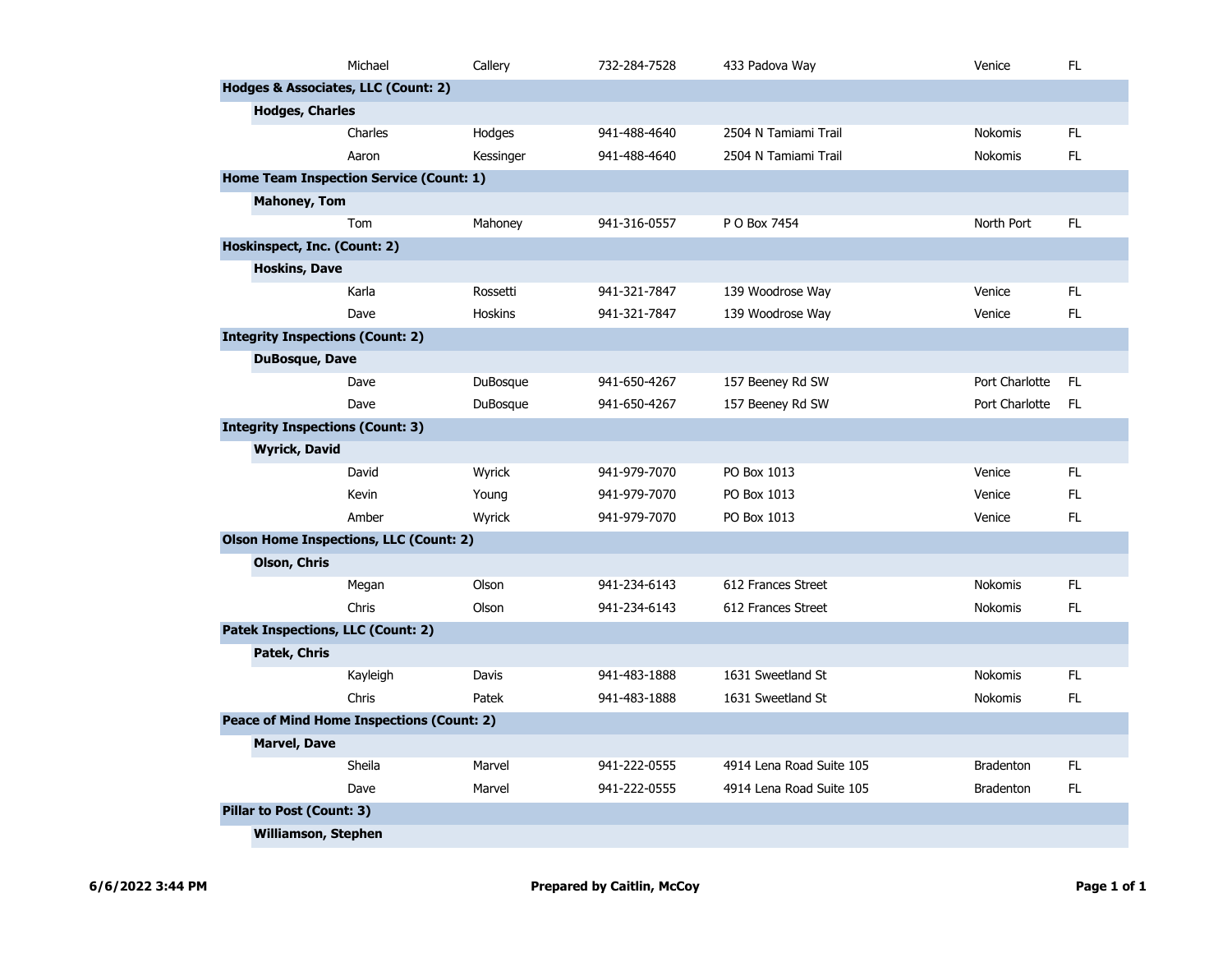|                     | Stephen                                             | Williamson      | 941-716-0261 | 109 Sugarloaf Dr         | Nokomis  | FL  |
|---------------------|-----------------------------------------------------|-----------------|--------------|--------------------------|----------|-----|
|                     | Jason                                               | <b>Burnside</b> | 941-716-0261 | 109 Sugarloaf Dr         | Nokomis  | FL. |
|                     | Tim                                                 | Bausch          | 941-716-0261 | 109 Sugarloaf Dr         | Nokomis  | FL  |
|                     | <b>Reliable Florida Home Inspections (Count: 1)</b> |                 |              |                          |          |     |
| Leach, Glen         |                                                     |                 |              |                          |          |     |
|                     | Glen                                                | Leach           | 941-716-0208 | 4345 Charing Cross       | Sarasota | FL. |
|                     | Safe Buy Home Inspections LLC (Count: 1)            |                 |              |                          |          |     |
|                     | Cassavoy, Donald                                    |                 |              |                          |          |     |
|                     | Donald                                              | Cassavoy        | 941-586-1738 | 127 DaVinci Drive        | Nokomis  | FL. |
|                     | <b>Sandhill Home Inspections (Count: 1)</b>         |                 |              |                          |          |     |
| Shiva, Aleksey      |                                                     |                 |              |                          |          |     |
|                     | Aleksey                                             | Shiva           | 941-500-3790 | 32 Cypress Road          | Venice   | FL  |
|                     | <b>SRQ Inspections (Count: 1)</b>                   |                 |              |                          |          |     |
| Green, Jason        |                                                     |                 |              |                          |          |     |
|                     | Jason                                               | Green           | 941-232-0393 | 1324 Oak Point Ct        | Venice   | FL. |
|                     | <b>Storm Force Inspections (Count: 1)</b>           |                 |              |                          |          |     |
| <b>Voss, Emille</b> |                                                     |                 |              |                          |          |     |
|                     | Emille                                              | <b>Voss</b>     | 941-716-2690 | 277 Dorchester Drive     | Venice   | FL. |
|                     | <b>SWF Home Inspections (Count: 16)</b>             |                 |              |                          |          |     |
|                     | Massanova, Bob                                      |                 |              |                          |          |     |
|                     | David                                               | <b>Shirk</b>    | 941-493-4334 | 1930 South Tamiami Trail | Venice   | FL  |
|                     | Nathan                                              | Crawford        | 941-493-4334 | 1930 South Tamiami Trail | Venice   | FL. |
|                     | Dustin                                              | Eubank          | 941-493-4334 | 1930 South Tamiami Trail | Venice   | FL. |
|                     | Todd                                                | Smith           | 941-493-4334 | 1930 South Tamiami Trail | Venice   | FL. |
|                     | Corey                                               | Holdrich        | 941-493-4334 | 1930 South Tamiami Trail | Venice   | FL. |
|                     | <b>Marcus</b>                                       | Donnings        | 941-493-4334 | 1930 South Tamiami Trail | Venice   | FL. |
|                     | Nathan                                              | Hamilton        | 941-493-4334 | 1930 South Tamiami Trail | Venice   | FL. |
|                     | Craig                                               | Lundy           | 941-493-4334 | 1930 South Tamiami Trail | Venice   | FL. |
|                     | Dalton                                              | Swenson         | 941-493-4334 | 1930 South Tamiami Trail | Venice   | FL. |
|                     | Russell                                             | Eubank          | 941-493-4334 | 1930 South Tamiami Trail | Venice   | FL. |
|                     | Bryan                                               | Runions         | 941-493-4334 | 1930 South Tamiami Trail | Venice   | FL  |
|                     | Annette                                             | Caputa          | 941-493-4334 | 1930 South Tamiami Trail | Venice   | FL. |
|                     | <b>Bob</b>                                          | Massanova       | 941-493-4334 | 1930 South Tamiami Trail | Venice   | FL. |
|                     | Danny                                               | <b>Riches</b>   | 941-493-4334 | 1930 South Tamiami Trail | Venice   | FL. |
|                     | William                                             | Cooper          | 941-493-4334 | 1930 South Tamiami Trail | Venice   | FL. |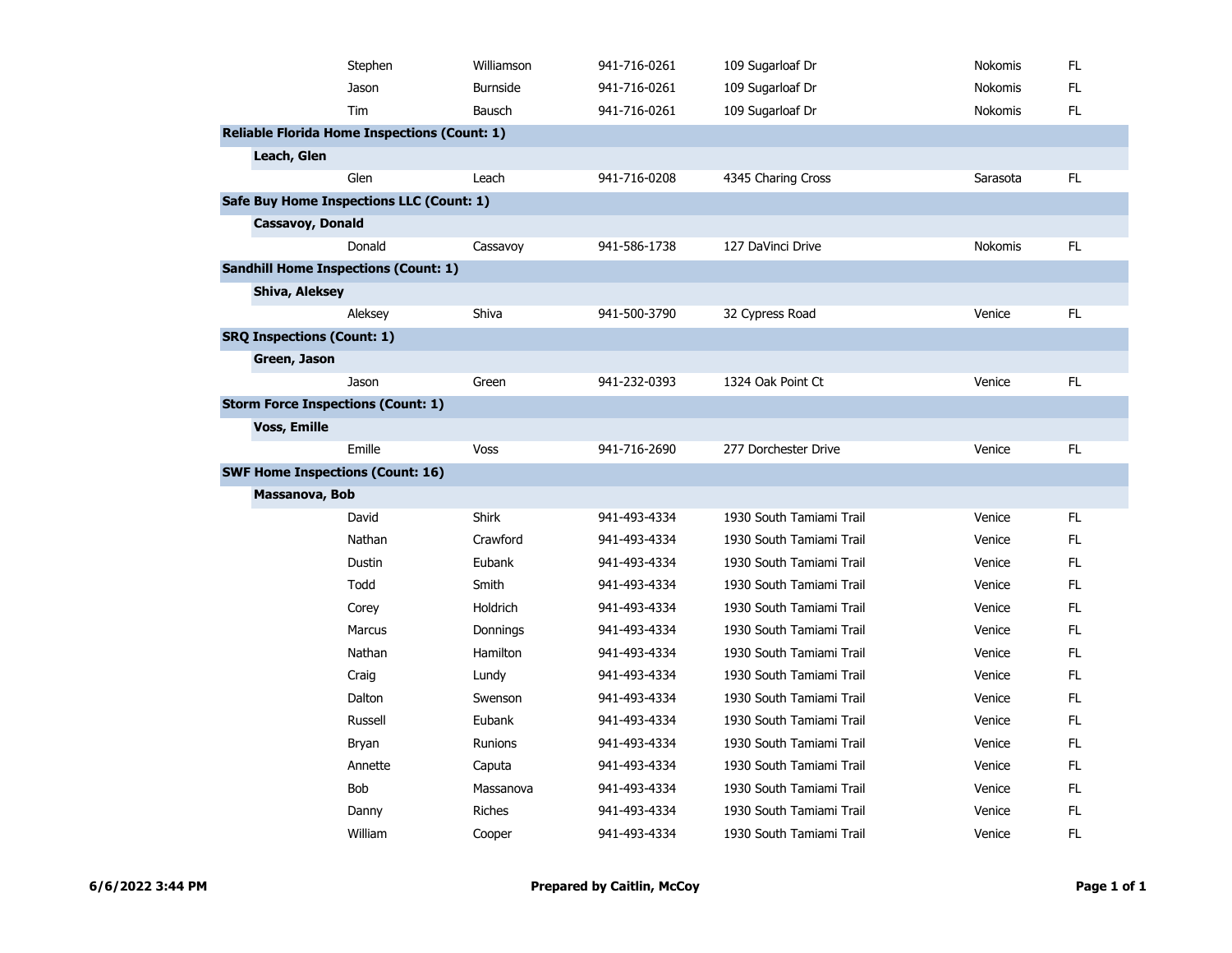|                  |                                           | Jamie                                                         | Olson          | 941-493-4334 | 1930 South Tamiami Trail |        | Venice         | <b>FL</b> |
|------------------|-------------------------------------------|---------------------------------------------------------------|----------------|--------------|--------------------------|--------|----------------|-----------|
|                  | <b>Tailored Inspections (Count: 2)</b>    |                                                               |                |              |                          |        |                |           |
|                  | <b>Miller, Charles</b>                    |                                                               |                |              |                          |        |                |           |
|                  |                                           | Linda                                                         | Fugitt         | 941-549-2962 | 1451 Hayworth Rd         |        | Port Charlotte | FL.       |
|                  |                                           | Charles                                                       | Miller         | 941-549-2962 | 1451 Hayworth Rd         |        | Port Charlotte | FL.       |
|                  |                                           | <b>Waggoner Home Inspections (Count: 1)</b>                   |                |              |                          |        |                |           |
|                  | <b>Waggoner, Nate</b>                     |                                                               |                |              |                          |        |                |           |
|                  |                                           | <b>Nate</b>                                                   | Waggoner       | 941-525-4223 | 3736 Oconto Avenue       |        | North Port     | FL.       |
|                  | <b>Win Home Inspection (Count: 1)</b>     |                                                               |                |              |                          |        |                |           |
|                  | Sehi, Scott                               |                                                               |                |              |                          |        |                |           |
|                  |                                           | Scott                                                         | Sehi           | 941-408-3478 | 516 Warwick Drive        |        | Venice         | FL.       |
| <b>Insurance</b> |                                           |                                                               |                |              |                          |        |                |           |
|                  |                                           | <b>CIA Carter Insurance Agency, Inc. (Count: 2)</b>           |                |              |                          |        |                |           |
|                  | <b>Carter, Nicholas</b>                   |                                                               |                |              |                          |        |                |           |
|                  |                                           | K. Stephen                                                    | Carter         | 941-484-4341 | 303 Tamiami Trail South  | Unit G | <b>Nokomis</b> | FL.       |
|                  |                                           | <b>Nicholas</b>                                               | Carter         | 941-484-4341 | 303 Tamiami Trail South  | Unit G | Nokomis        | FL.       |
|                  |                                           | <b>Innovative Insurance, LLC. (Count: 5)</b>                  |                |              |                          |        |                |           |
|                  | <b>Holland, Michael</b>                   |                                                               |                |              |                          |        |                |           |
|                  |                                           | Michael                                                       | Holland        | 941-244-2865 | 1894 Tamiami Trl S       |        | Venice         | FL.       |
|                  |                                           | <b>Jessica</b>                                                | Rumschlag      | 941-244-2865 | 1894 Tamiami Trl S       |        | Venice         | FL.       |
|                  |                                           | Jalena                                                        | Fowler         | 941-244-2865 | 1894 Tamiami Trl S       |        | Venice         | FL.       |
|                  |                                           | Tammy                                                         | <b>Stewart</b> | 941-244-2865 | 1894 Tamiami Trl S       |        | Venice         | FL.       |
|                  |                                           | Stephanie                                                     | Holland        | 941-244-2865 | 1894 Tamiami Trl S       |        | Venice         | FL.       |
|                  | <b>Roberts Insurance Group (Count: 8)</b> |                                                               |                |              |                          |        |                |           |
|                  | Roberts, Wayne                            |                                                               |                |              |                          |        |                |           |
|                  |                                           | Matt                                                          | <b>Britton</b> | 941-485-5686 | 211 S. Nokomis Ave.      |        | Venice         | FL.       |
|                  |                                           | Jim                                                           | Clinch         | 941-485-5686 | 211 S. Nokomis Ave.      |        | Venice         | FL.       |
|                  |                                           | Danny                                                         | <b>Nichols</b> | 941-485-5686 | 211 S. Nokomis Ave.      |        | Venice         | FL.       |
|                  |                                           | <b>Blake</b>                                                  | Roberts        | 941-485-5686 | 211 S. Nokomis Ave.      |        | Venice         | FL.       |
|                  |                                           | Wayne                                                         | Roberts        | 941-485-5686 | 211 S. Nokomis Ave.      |        | Venice         | FL.       |
|                  |                                           | Tara                                                          | Valentino      | 941-485-5686 | 211 S. Nokomis Ave.      |        | Venice         | FL.       |
|                  |                                           | Kristin                                                       | Rathbun        | 941-485-5686 | 211 S. Nokomis Ave.      |        | Venice         | FL.       |
|                  |                                           | Tim                                                           | Cray           | 941-485-5686 | 211 S. Nokomis Ave.      |        | Venice         | FL.       |
|                  |                                           | <b>Schillinger Insurance Center of Venice, Inc (Count: 2)</b> |                |              |                          |        |                |           |
|                  | <b>Schillinger, Don</b>                   |                                                               |                |              |                          |        |                |           |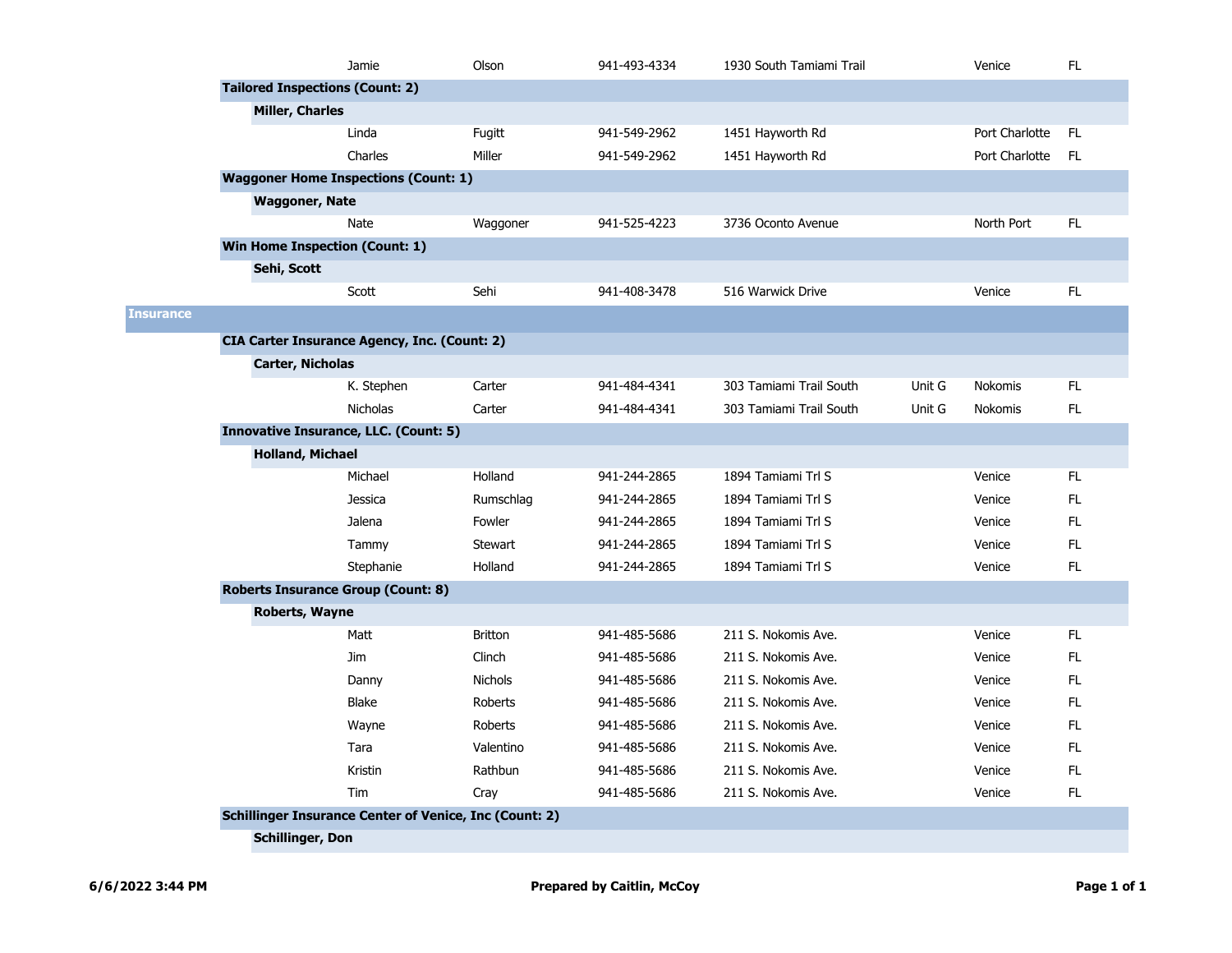|                                      |                                            | Don                                                       | Schillinger   | 941-484-1288 | 555 East Venice Avenue         |                    | Venice             | FL.       |
|--------------------------------------|--------------------------------------------|-----------------------------------------------------------|---------------|--------------|--------------------------------|--------------------|--------------------|-----------|
|                                      |                                            | Christopher                                               | Schillinger   | 941-484-1288 | 555 East Venice Avenue         |                    | Venice             | FL.       |
|                                      |                                            | Sikora & Moore Insurance, PLLC (Count: 3)                 |               |              |                                |                    |                    |           |
|                                      | Sikora, Joe                                |                                                           |               |              |                                |                    |                    |           |
|                                      |                                            | Joe                                                       | Sikora        | 941-882-5778 | 333 S Tamiami Trail, Suite 286 |                    | Venice             | FL.       |
|                                      |                                            | Shirley                                                   | Sikora        | 941-882-5778 | 333 S Tamiami Trail, Suite 286 |                    | Venice             | FL.       |
|                                      |                                            | Margaret                                                  | Boyd          | 941-882-5778 | 333 S Tamiami Trail, Suite 286 |                    | Venice             | FL.       |
| <b>Landscaping &amp; Maintenance</b> |                                            |                                                           |               |              |                                |                    |                    |           |
|                                      | <b>Hazeltine Nurseries, Inc (Count: 3)</b> |                                                           |               |              |                                |                    |                    |           |
|                                      | <b>Hazeltine, Michelle</b>                 |                                                           |               |              |                                |                    |                    |           |
|                                      |                                            | Michelle                                                  | Hazeltine     | 941-488-8820 | 2401 N. River Rd               |                    | Venice             | FL.       |
|                                      |                                            | Stephen                                                   | Hazeltine     | 941-488-8820 | 2401 N. River Rd               |                    | Venice             | FL.       |
|                                      |                                            | Stephanie                                                 | Howell        | 941-488-8820 | 2401 N. River Rd               |                    | Venice             | FL.       |
| <b>Lenders &amp; Mortgages</b>       |                                            |                                                           |               |              |                                |                    |                    |           |
|                                      | <b>Bank of England Mortgage (Count: 1)</b> |                                                           |               |              |                                |                    |                    |           |
|                                      | <b>Torres, Elba</b>                        |                                                           |               |              |                                |                    |                    |           |
|                                      |                                            | Elba                                                      | <b>Torres</b> | 941-218-0243 | 235 N Orange Avenue            | Suite 200 Sarasota |                    | FL.       |
|                                      | <b>Coastal States Bank (Count: 1)</b>      |                                                           |               |              |                                |                    |                    |           |
|                                      | Furr, Paul                                 |                                                           |               |              |                                |                    |                    |           |
|                                      |                                            | <b>Ric</b>                                                | Spiehs        | 843-341-9907 | 5 Bow Circle                   |                    | <b>Hilton Head</b> | <b>SC</b> |
|                                      |                                            | <b>Cranbrook Loans Group, Inc. (Count: 1)</b>             |               |              |                                |                    |                    |           |
|                                      | <b>Kiras, Andrew</b>                       |                                                           |               |              |                                |                    |                    |           |
|                                      |                                            | Andrew                                                    | Kiras         | 586-649-2600 | 161 Grand Oak Circle           |                    | Venice             | FL.       |
|                                      | <b>Englewood Bank and Trust (Count: 4)</b> |                                                           |               |              |                                |                    |                    |           |
|                                      | <b>Duelge, Terese</b>                      |                                                           |               |              |                                |                    |                    |           |
|                                      |                                            | Len                                                       | Carney        | 941-468-9170 | 207 South Tamiami Trail        |                    | Venice             | FL.       |
|                                      |                                            | Bill                                                      | Jarema        | 941-468-9170 | 207 South Tamiami Trail        |                    | Venice             | FL.       |
|                                      |                                            | Terese                                                    | Duelge        | 941-468-9170 | 207 South Tamiami Trail        |                    | Venice             | FL.       |
|                                      |                                            | Melissa                                                   | Laterza       | 941-468-9170 | 207 South Tamiami Trail        |                    | Venice             | FL.       |
|                                      |                                            | <b>Gulfside Mortgage Services NMLS #189233 (Count: 9)</b> |               |              |                                |                    |                    |           |
|                                      | <b>Moore, Tony</b>                         |                                                           |               |              |                                |                    |                    |           |
|                                      |                                            | Tony                                                      | Lozano        | 941-485-4222 | 1212 East Venice Ave           |                    | Venice             | FL.       |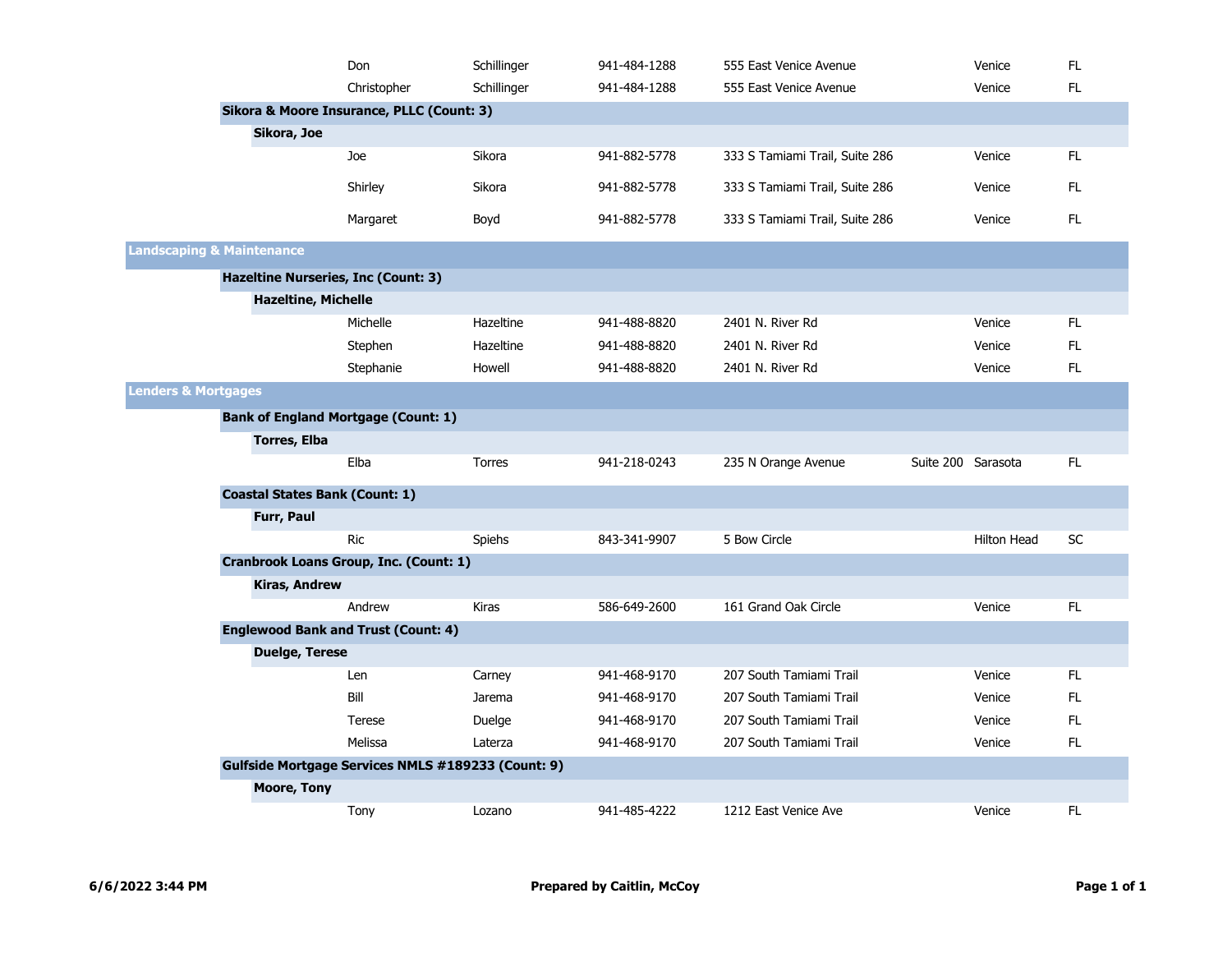|                                 | Mike                                   | O' Toole NMLS#<br>934731 | 941-485-4222 | 1212 East Venice Ave     | Venice    | FL  |
|---------------------------------|----------------------------------------|--------------------------|--------------|--------------------------|-----------|-----|
|                                 | Tony                                   | Moore                    | 941-485-4222 | 1212 East Venice Ave     | Venice    | FL. |
|                                 | Michelle                               | Moore                    | 941-485-4222 | 1212 East Venice Ave     | Venice    | FL. |
|                                 | Lisa                                   | Beauregard               | 941-485-4222 | 1212 East Venice Ave     | Venice    | FL  |
|                                 | JD.                                    | Flaig                    | 941-485-4222 | 1212 East Venice Ave     | Venice    | FL. |
|                                 | Angie                                  | Vance                    | 941-485-4222 | 1212 East Venice Ave     | Venice    | FL. |
|                                 | Kourtney                               | Pomante                  | 941-485-4222 | 1212 East Venice Ave     | Venice    | FL. |
|                                 | Dawn                                   | Gorrill                  | 941-485-4222 | 1212 East Venice Ave     | Venice    | FL. |
|                                 | <b>Liberty Savings Bank (Count: 4)</b> |                          |              |                          |           |     |
| <b>Appell, Richard</b>          |                                        |                          |              |                          |           |     |
|                                 | Richard                                | Appell                   | 941-408-0201 | 4103 South Tamiami Trail | Venice    | FL  |
|                                 | Sherrie                                | Krawczyk                 | 941-408-0201 | 4103 South Tamiami Trail | Venice    | FL. |
|                                 | Tim                                    | Fielder                  | 941-408-0201 | 4103 South Tamiami Trail | Venice    | FL. |
|                                 | Christina                              | Fitzgerald               | 941-408-0201 | 4103 South Tamiami Trail | Venice    | FL. |
|                                 | Mortgages & More (Count: 1)            |                          |              |                          |           |     |
| Moyer, Katrina                  |                                        |                          |              |                          |           |     |
|                                 | Katrina                                | Moyer                    | 863-224-2446 | 801 Buckskin Court       | Englewood | FL  |
|                                 | <b>Movement Mortgage (Count: 1)</b>    |                          |              |                          |           |     |
| Gay, Jeff                       |                                        |                          |              |                          |           |     |
|                                 | <b>Jeff</b>                            | Gay                      | 443-624-0689 | 187 Maraviya Blvd        | Nokomis   | FL. |
|                                 | <b>Regions Mortgage (Count: 3)</b>     |                          |              |                          |           |     |
| Armour, Jeanne                  |                                        |                          |              |                          |           |     |
|                                 | Jeanne                                 | Armour                   | 941-234-1230 | 1425 E Venice Ave        | Venice    | FL  |
|                                 | <b>Juliette</b>                        | Light                    | 941-234-1230 | 1425 E Venice Ave        | Venice    | FL  |
|                                 | Diane                                  | Stroh                    | 941-234-1230 | 1425 E Venice Ave        | Venice    | FL  |
| <b>Seacoast Bank (Count: 3)</b> |                                        |                          |              |                          |           |     |
|                                 | <b>Scott-Murphy, Tish</b>              |                          |              |                          |           |     |
|                                 | Carrie                                 | Lewis                    | 941-539-0136 | 735 East Venice Ave.     | Venice    | FL  |
|                                 | <b>Nicholas</b>                        | Bednarczyk               | 941-539-0136 | 735 East Venice Ave.     | Venice    | FL  |
|                                 | Tish                                   | Scott-Murphy             | 941-539-0136 | 735 East Venice Ave.     | Venice    | FL. |
|                                 | <b>Union Home Mortgage (Count: 2)</b>  |                          |              |                          |           |     |
| <b>Ballenger, Vicki</b>         |                                        |                          |              |                          |           |     |
|                                 | Mindy                                  | <b>Watkins</b>           | 614-296-7411 | 1516 Waterford Drive     | Venice    | FL. |
|                                 | <b>Vicki</b>                           | Ballenger                | 614-296-7411 | 1516 Waterford Drive     | Venice    | FL  |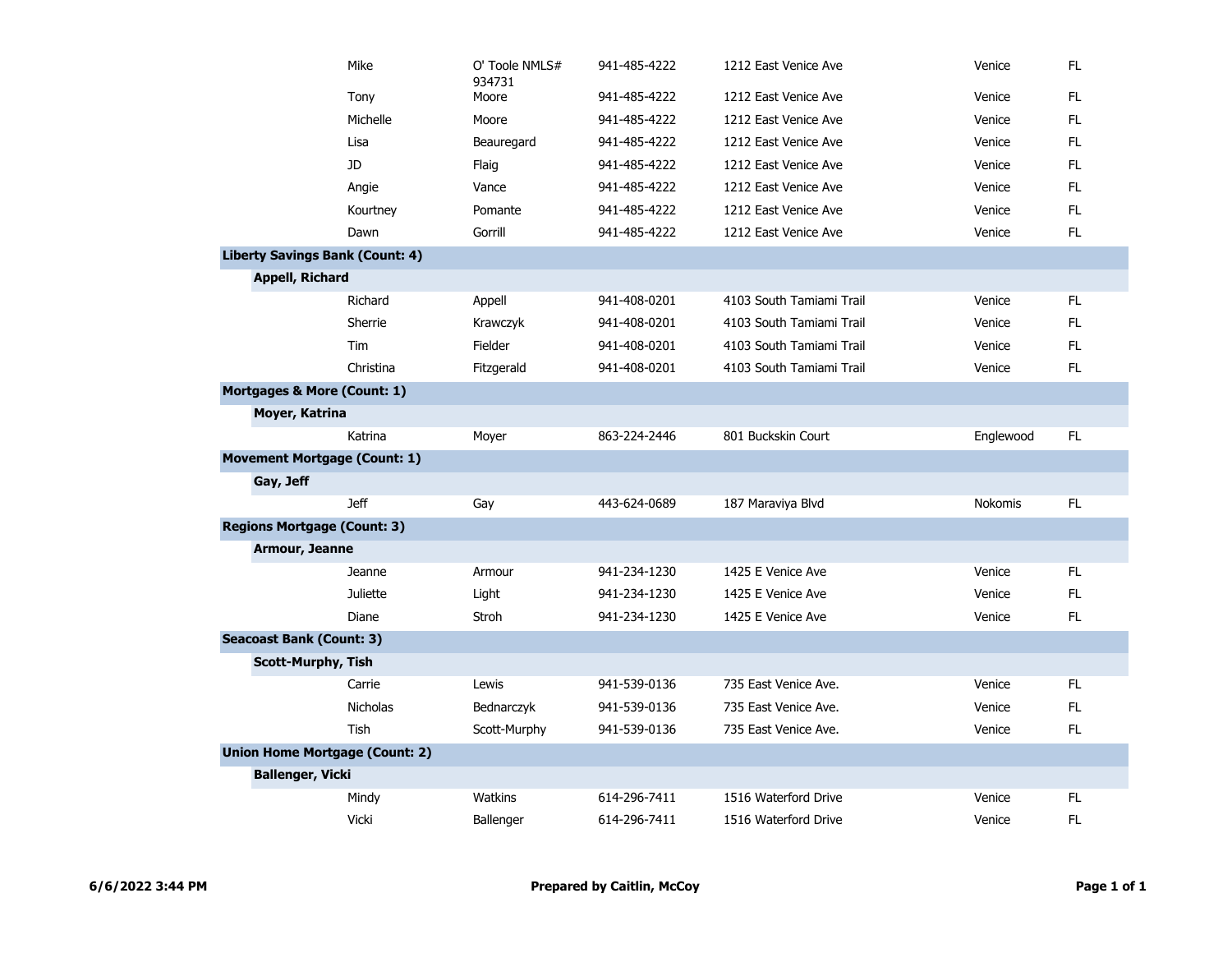|                              | <b>USA Mortgage (Count: 2)</b>                 |                                                |                 |              |                           |                    |                |     |  |
|------------------------------|------------------------------------------------|------------------------------------------------|-----------------|--------------|---------------------------|--------------------|----------------|-----|--|
|                              | <b>Belsham, Michael</b>                        |                                                |                 |              |                           |                    |                |     |  |
|                              |                                                | Michael                                        | Belsham         | 941-780-5528 | 8586 Potter Park Drive    | Suite 111 Sarasota |                | FL. |  |
|                              |                                                | Lena                                           | Reid            | 941-780-5528 | 8586 Potter Park Drive    | Suite 111 Sarasota |                | FL. |  |
| <b>Movers</b>                |                                                |                                                |                 |              |                           |                    |                |     |  |
|                              | <b>Kearney Moving &amp; Storage (Count: 2)</b> |                                                |                 |              |                           |                    |                |     |  |
|                              | Kearney, John                                  |                                                |                 |              |                           |                    |                |     |  |
|                              |                                                | <b>John</b>                                    | Kearney         | 941-485-3383 | 641 N Tamiami Tr          |                    | <b>Nokomis</b> | FL. |  |
|                              |                                                | John "JP"                                      | Kearney         | 941-485-3383 | 641 N Tamiami Tr          |                    | <b>Nokomis</b> | FL. |  |
|                              | <b>Master Movers (Count: 2)</b>                |                                                |                 |              |                           |                    |                |     |  |
|                              | <b>Coatney, Chad</b>                           |                                                |                 |              |                           |                    |                |     |  |
|                              |                                                | Kerstyn                                        | Hernandez       | 941-451-9904 | 250 Center Court          |                    | Venice         | FL. |  |
|                              |                                                | Chad                                           | Coatney         | 941-451-9904 | 250 Center Court          |                    | Venice         | FL  |  |
| <b>Painting</b>              |                                                |                                                |                 |              |                           |                    |                |     |  |
|                              | <b>Kranenburg Painting, Inc. (Count: 2)</b>    |                                                |                 |              |                           |                    |                |     |  |
|                              | Smith, Kim                                     |                                                |                 |              |                           |                    |                |     |  |
|                              |                                                | <b>Cliff</b>                                   | Kranenburg      | 941-525-6679 | PO Box 93                 |                    | Venice         | FL. |  |
|                              |                                                | Kim                                            | Smith           | 941-525-6679 | PO Box 93                 |                    | Venice         | FL  |  |
| <b>Pest Control Services</b> |                                                |                                                |                 |              |                           |                    |                |     |  |
|                              | Al Harris Pest Control, Inc. (Count: 5)        |                                                |                 |              |                           |                    |                |     |  |
|                              | Harris, Al                                     |                                                |                 |              |                           |                    |                |     |  |
|                              |                                                | Gary                                           | Grumbley        | 941-378-0000 | 6100 A. Palmer Blvd       |                    | Sarasota       | FL. |  |
|                              |                                                | Al                                             | <b>Harris</b>   | 941-378-0000 | 6100 A. Palmer Blvd       |                    | Sarasota       | FL. |  |
|                              |                                                | Kim                                            | Harris          | 941-378-0000 | 6100 A. Palmer Blvd       |                    | Sarasota       | FL. |  |
|                              |                                                | Pedro                                          | Hernandez       | 941-378-0000 | 6100 A. Palmer Blvd       |                    | Sarasota       | FL. |  |
|                              |                                                | Clint                                          | Ramsey          | 941-378-0000 | 6100 A. Palmer Blvd       |                    | Sarasota       | FL. |  |
|                              |                                                | Bug Termite & Pest Control Co. Inc. (Count: 1) |                 |              |                           |                    |                |     |  |
|                              | <b>Swain, Danny</b>                            |                                                |                 |              |                           |                    |                |     |  |
|                              |                                                | <b>John</b>                                    | Panecki         | 941-488-2766 | 153 Progress Cir.         |                    | Venice         | FL. |  |
|                              |                                                | <b>Good News Pest Solutions (Count: 10)</b>    |                 |              |                           |                    |                |     |  |
|                              | <b>Burnside, Dean</b>                          |                                                |                 |              |                           |                    |                |     |  |
|                              |                                                | Dean                                           | <b>Burnside</b> | 941-584-8687 | 1080 Enterprise Ct, Ste A |                    | N Venice       | FL. |  |
|                              |                                                | Greg                                           | Clark           | 941-584-8687 | 1080 Enterprise Ct, Ste A |                    | N Venice       | FL  |  |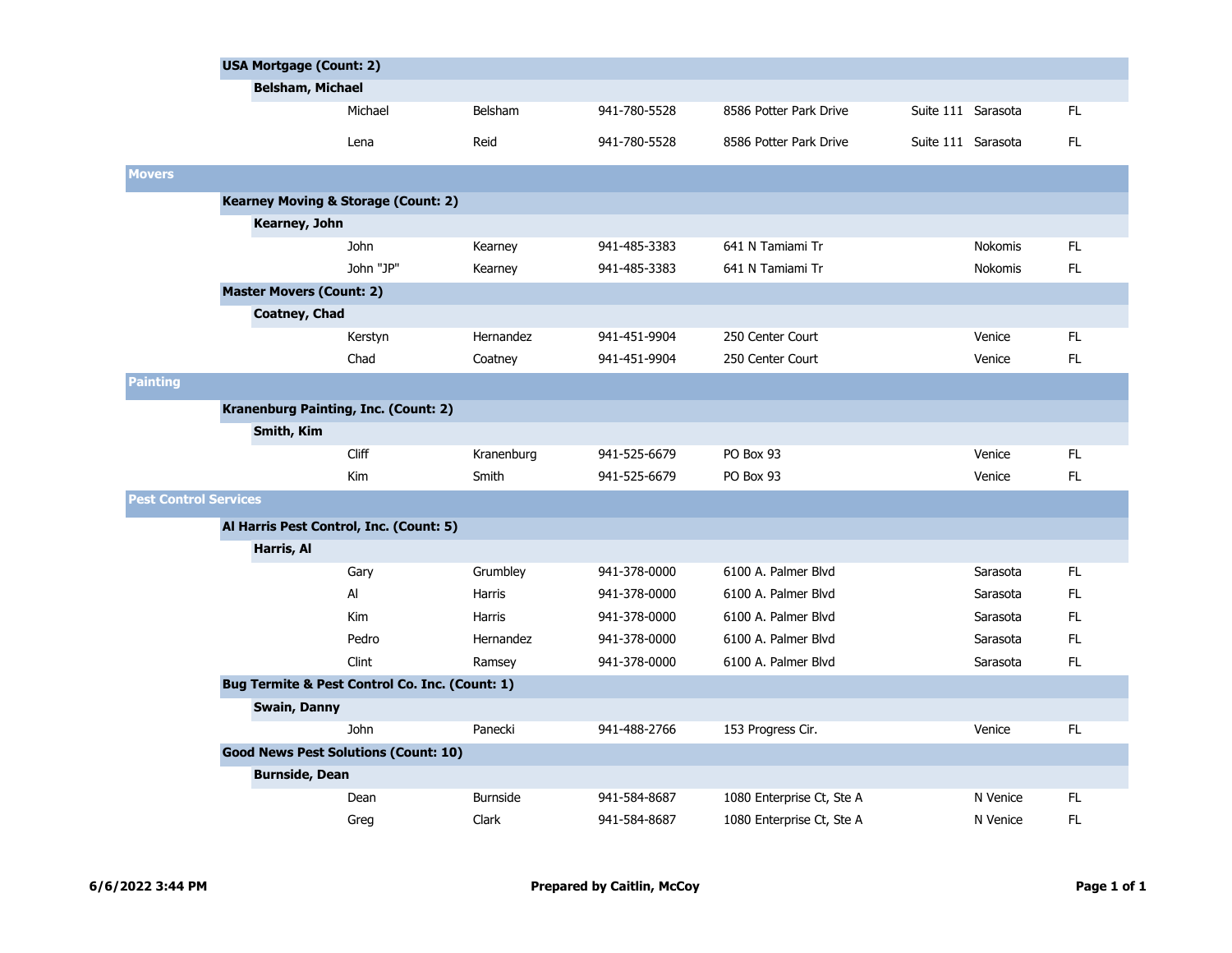| Walter                                  | Thomas          | 941-584-8687 | 1080 Enterprise Ct, Ste A  | N Venice | FL            |
|-----------------------------------------|-----------------|--------------|----------------------------|----------|---------------|
| Jason                                   | White           | 941-584-8687 | 1080 Enterprise Ct, Ste A  | N Venice | $\mathsf{FL}$ |
| Adam                                    | <b>Burnside</b> | 941-584-8687 | 1080 Enterprise Ct, Ste A  | N Venice | $\mathsf{FL}$ |
| Todd                                    | Stubbs          | 941-584-8687 | 1080 Enterprise Ct, Ste A  | N Venice | FL            |
| Kirk                                    | McFee           | 941-584-8687 | 1080 Enterprise Ct, Ste A  | N Venice | FL            |
| Jason                                   | Gongaware       | 941-584-8687 | 1080 Enterprise Ct, Ste A  | N Venice | FL.           |
| Kyle                                    | Culpepper       | 941-584-8687 | 1080 Enterprise Ct, Ste A  | N Venice | $\mathsf{FL}$ |
| John                                    | French          | 941-584-8687 | 1080 Enterprise Ct, Ste A  | N Venice | FL            |
| <b>Hoskins Pest Control (Count: 1)</b>  |                 |              |                            |          |               |
| <b>Hoskins, Howard</b>                  |                 |              |                            |          |               |
| Mary Jo                                 | Strickland      | 941-485-6313 | 119 A. Corporation Way     | Venice   | FL.           |
| <b>Hughes Exterminators (Count: 46)</b> |                 |              |                            |          |               |
| Snyder, Audra                           |                 |              |                            |          |               |
| Greg                                    | Kearley         | 941-867-0117 | 1680 Tamiami Trail, Unit A | Venice   | FL            |
| Pat                                     | Nelson          | 941-867-0117 | 1680 Tamiami Trail, Unit A | Venice   | FL            |
| Danny                                   | <b>Nix</b>      | 941-867-0117 | 1680 Tamiami Trail, Unit A | Venice   | FL            |
| Audra                                   | Snyder          | 941-867-0117 | 1680 Tamiami Trail, Unit A | Venice   | ${\sf FL}$    |
| Elieser                                 | Gonzalez        | 941-867-0117 | 1680 Tamiami Trail, Unit A | Venice   | ${\sf FL}$    |
| Johnny                                  | McKee           | 941-867-0117 | 1680 Tamiami Trail, Unit A | Venice   | FL            |
| Ramon                                   | Romero          | 941-867-0117 | 1680 Tamiami Trail, Unit A | Venice   | FL.           |
| Garrett                                 | Chytka          | 941-867-0117 | 1680 Tamiami Trail, Unit A | Venice   | FL.           |
| Dominic                                 | Parisi          | 941-867-0117 | 1680 Tamiami Trail, Unit A | Venice   | $\mathsf{FL}$ |
| Kenneth                                 | Legere          | 941-867-0117 | 1680 Tamiami Trail, Unit A | Venice   | ${\sf FL}$    |
| Glen                                    | Rockwell        | 941-867-0117 | 1680 Tamiami Trail, Unit A | Venice   | FL            |
| Tyler                                   | Lacko           | 941-867-0117 | 1680 Tamiami Trail, Unit A | Venice   | FL.           |
| <b>Elvis</b>                            | Encinia         | 941-867-0117 | 1680 Tamiami Trail, Unit A | Venice   | FL            |
| Keaton                                  | Hudson          | 941-867-0117 | 1680 Tamiami Trail, Unit A | Venice   | FL            |
| Kyle                                    | Thompson        | 941-867-0117 | 1680 Tamiami Trail, Unit A | Venice   | FL            |
| Scott                                   | Fourman         | 941-867-0117 | 1680 Tamiami Trail, Unit A | Venice   | FL            |
| Kevin                                   | McLelland       | 941-867-0117 | 1680 Tamiami Trail, Unit A | Venice   | FL            |
| Allen                                   | Litwak          | 941-867-0117 | 1680 Tamiami Trail, Unit A | Venice   | FL.           |
| Matt                                    | Michala         | 941-867-0117 | 1680 Tamiami Trail, Unit A | Venice   | ${\sf FL}$    |
| Joe                                     | McCarty         | 941-867-0117 | 1680 Tamiami Trail, Unit A | Venice   | FL.           |
| Devin                                   | Jones           | 941-867-0117 | 1680 Tamiami Trail, Unit A | Venice   | FL            |
| Jere                                    | Bird            | 941-867-0117 | 1680 Tamiami Trail, Unit A | Venice   | FL.           |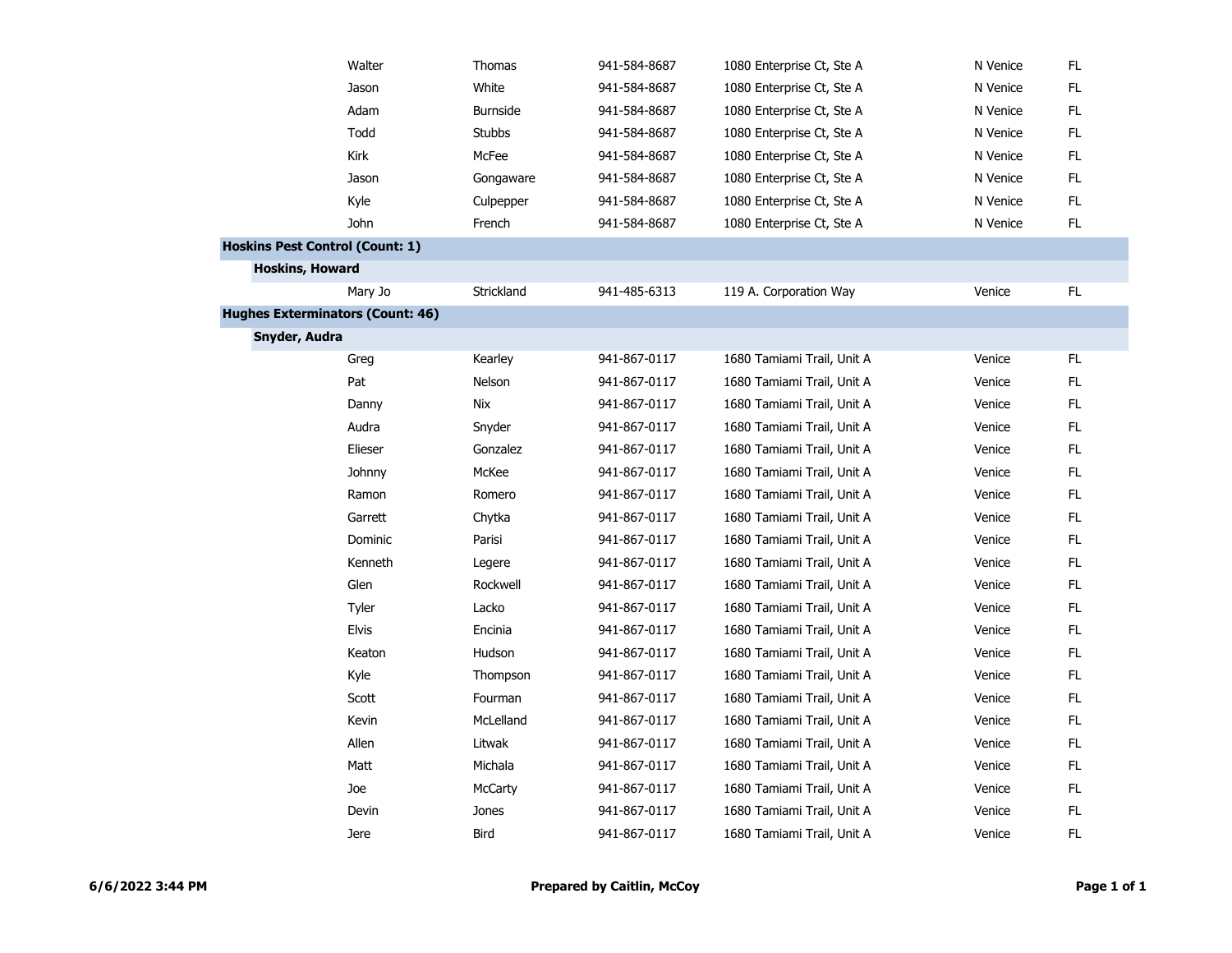|    | Joshua                               | Ross         | 941-867-0117 | 1680 Tamiami Trail, Unit A | Venice | FL.           |
|----|--------------------------------------|--------------|--------------|----------------------------|--------|---------------|
|    | Thomas                               | Cauley       | 941-867-0117 | 1680 Tamiami Trail, Unit A | Venice | FL            |
|    | Dan                                  | Gross        | 941-867-0117 | 1680 Tamiami Trail, Unit A | Venice | ${\sf FL}$    |
|    | <b>Travis</b>                        | Dexter       | 941-867-0117 | 1680 Tamiami Trail, Unit A | Venice | FL            |
|    | <b>Steve</b>                         | Bolden       | 941-867-0117 | 1680 Tamiami Trail, Unit A | Venice | FL.           |
|    | Craig                                | Anderson     | 941-867-0117 | 1680 Tamiami Trail, Unit A | Venice | FL            |
|    | Richard                              | Harris       | 941-867-0117 | 1680 Tamiami Trail, Unit A | Venice | FL            |
|    | Jim                                  | Sims         | 941-867-0117 | 1680 Tamiami Trail, Unit A | Venice | FL.           |
|    | Phillip                              | Adams        | 941-867-0117 | 1680 Tamiami Trail, Unit A | Venice | FL            |
|    | Daniel                               | Rodriguez    | 941-867-0117 | 1680 Tamiami Trail, Unit A | Venice | FL            |
|    | Alex                                 | Colon        | 941-867-0117 | 1680 Tamiami Trail, Unit A | Venice | FL.           |
|    | Kelly                                | Berger       | 941-867-0117 | 1680 Tamiami Trail, Unit A | Venice | FL.           |
|    | R. J.                                | Magaldi      | 941-867-0117 | 1680 Tamiami Trail, Unit A | Venice | FL.           |
|    | Jill                                 | Weiler       | 941-867-0117 | 1680 Tamiami Trail, Unit A | Venice | $\mathsf{FL}$ |
|    | Lee                                  | <b>Binns</b> | 941-867-0117 | 1680 Tamiami Trail, Unit A | Venice | FL            |
|    | <b>Rick</b>                          | Huylebroeck  | 941-867-0117 | 1680 Tamiami Trail, Unit A | Venice | FL.           |
|    | <b>Bruce</b>                         | Malecot      | 941-867-0117 | 1680 Tamiami Trail, Unit A | Venice | FL.           |
|    | Courtland                            | Pozzi        | 941-867-0117 | 1680 Tamiami Trail, Unit A | Venice | FL.           |
|    | Michael                              | Krezel       | 941-867-0117 | 1680 Tamiami Trail, Unit A | Venice | FL            |
|    | Mike                                 | McCurry      | 941-867-0117 | 1680 Tamiami Trail, Unit A | Venice | FL.           |
|    | Rian                                 | Bumgarder    | 941-867-0117 | 1680 Tamiami Trail, Unit A | Venice | FL            |
|    | David                                | Johnson      | 941-867-0117 | 1680 Tamiami Trail, Unit A | Venice | FL.           |
|    | Mike                                 | Blair        | 941-867-0117 | 1680 Tamiami Trail, Unit A | Venice | FL.           |
|    | Ira                                  | Mandelberg   | 941-867-0117 | 1680 Tamiami Trail, Unit A | Venice | FL            |
| hy |                                      |              |              |                            |        |               |
|    | <b>Crystal Pixel (Count: 1)</b>      |              |              |                            |        |               |
|    | Saly, Crystal                        |              |              |                            |        |               |
|    | Crystal                              | Saly         | 253-495-1730 | 12161 Mercado Drive #208   | Venice | FL            |
|    |                                      |              |              |                            |        |               |
|    | Mr. Marcite, Inc. (Count: 1)         |              |              |                            |        |               |
|    | <b>Mahoney, Patrick</b>              |              |              |                            |        |               |
|    | Patrick                              | Mahoney      | 941-488-0667 | 120 A Rich St.             | Venice | FL.           |
|    |                                      |              |              |                            |        |               |
|    | <b>Pelican Roofing FL (Count: 2)</b> |              |              |                            |        |               |

**Roofing**

**Pools**

**Photograp**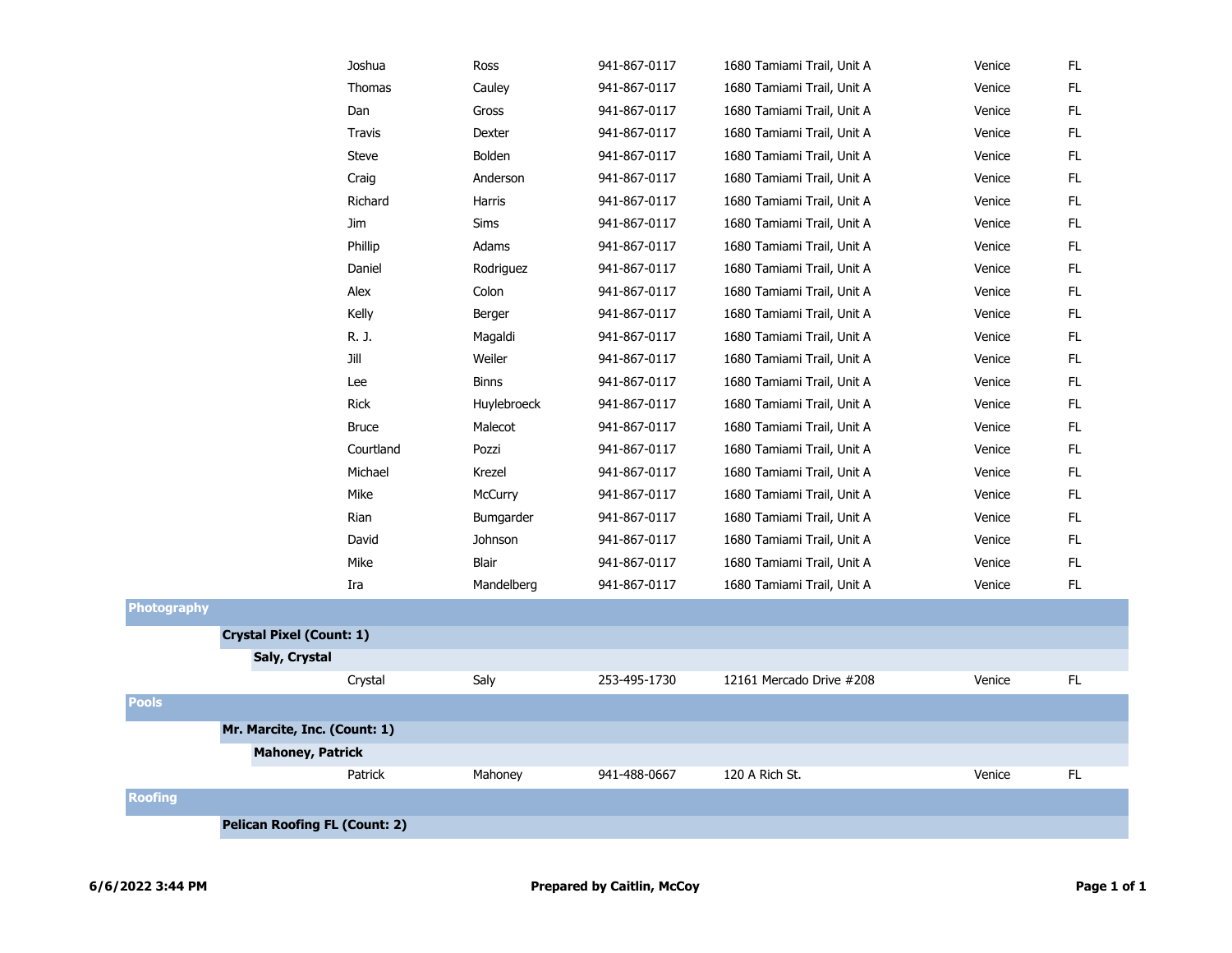|                       | Lambert, Chris                      |                                                           |                                                                   |              |                                |                        |             |     |
|-----------------------|-------------------------------------|-----------------------------------------------------------|-------------------------------------------------------------------|--------------|--------------------------------|------------------------|-------------|-----|
|                       |                                     | Chris                                                     | Lambert                                                           | 941-228-6595 | 5050 Sandy Cove Avenue         |                        | Sarasota    | FL. |
|                       |                                     | Michael                                                   | Palermo                                                           | 941-228-6595 | 5050 Sandy Cove Avenue         |                        | Sarasota    | FL. |
| <b>Surveyors</b>      |                                     |                                                           |                                                                   |              |                                |                        |             |     |
|                       |                                     | <b>Strayer Surveying &amp; Mapping Inc (Count: 2)</b>     |                                                                   |              |                                |                        |             |     |
|                       | <b>Strayer, Robert</b>              |                                                           |                                                                   |              |                                |                        |             |     |
|                       |                                     | Greg                                                      | <b>Rieth</b>                                                      | 941-496-9488 | 742 Shamrock Blvd              |                        | Venice      | FL. |
|                       |                                     | Robert                                                    | <b>Strayer</b>                                                    | 941-496-9488 | 742 Shamrock Blvd              |                        | Venice      | FL. |
| <b>Title Services</b> |                                     |                                                           |                                                                   |              |                                |                        |             |     |
|                       | Cemo Title Services, LLC (Count: 1) |                                                           |                                                                   |              |                                |                        |             |     |
|                       | <b>Cemovich, Mitzi</b>              |                                                           |                                                                   |              |                                |                        |             |     |
|                       |                                     | Mitzi                                                     | Cemovich                                                          | 941-485-1110 | 1000 South Tamiami Trail       |                        | Venice      | FL. |
|                       | <b>Clear Title Group (Count: 2)</b> |                                                           |                                                                   |              |                                |                        |             |     |
|                       | <b>Tobiasz, Chris</b>               |                                                           |                                                                   |              |                                |                        |             |     |
|                       |                                     | Chris                                                     | <b>Tobiasz</b>                                                    | 941-921-8169 | 240 S. Pineapple Ave, Suite 70 |                        | Sarasota    | FL. |
|                       |                                     | <b>Kim</b>                                                | Scandin                                                           | 941-921-8169 | 240 S. Pineapple Ave, Suite 70 |                        | Sarasota    | FL. |
|                       |                                     | <b>Closed Southwest Florida, LLC (Count: 2)</b>           |                                                                   |              |                                |                        |             |     |
|                       | <b>Richey, Michelle</b>             |                                                           |                                                                   |              |                                |                        |             |     |
|                       |                                     | Christine                                                 | Girrbach                                                          | 941-348-6257 | 151 Center Road B              |                        | Venice      | FL. |
|                       |                                     | Michelle                                                  | Richey                                                            | 941-348-6257 | 151 Center Road B              |                        | Venice      | FL  |
|                       |                                     |                                                           | Fidelity National Title of Florida, Inc. Chelsea Title (Count: 3) |              |                                |                        |             |     |
|                       | <b>Reese, Terri</b>                 |                                                           |                                                                   |              |                                |                        |             |     |
|                       |                                     | Diane                                                     | Luttmann                                                          | 941-493-4600 | 189 Center Road                |                        | Venice      | FL. |
|                       |                                     | Terri                                                     | Reese                                                             | 941-493-4600 | 189 Center Road                |                        | Venice      | FL. |
|                       |                                     | Stephen                                                   | Ebert                                                             | 941-493-4600 | 189 Center Road                |                        | Venice      | FL. |
|                       |                                     | First International Title, Inc. (Count: 2)                |                                                                   |              |                                |                        |             |     |
|                       | <b>Balsinger Snyder, Angela</b>     |                                                           |                                                                   |              |                                |                        |             |     |
|                       |                                     | Angela                                                    | Balsinger Snyder                                                  | 941-451-8522 | 329 Nokomis Avenue South       | Suite F                | Venice      | FL. |
|                       |                                     | Patty                                                     | Reaves                                                            | 941-451-8522 | 329 Nokomis Avenue South       | Suite F                | Venice      | FL. |
|                       |                                     | <b>Suncoast One Title &amp; Closings (Count: 1)</b>       |                                                                   |              |                                |                        |             |     |
|                       | Graham, Kevin                       |                                                           |                                                                   |              |                                |                        |             |     |
|                       |                                     | Kay                                                       | Keller                                                            | 941-205-2270 | 357 W Marion Ave               | <b>Kevin</b><br>Graham | Punta Gorda | FL. |
|                       |                                     | <b>Suncoast One Title &amp; Closings, Inc. (Count: 2)</b> |                                                                   |              |                                |                        |             |     |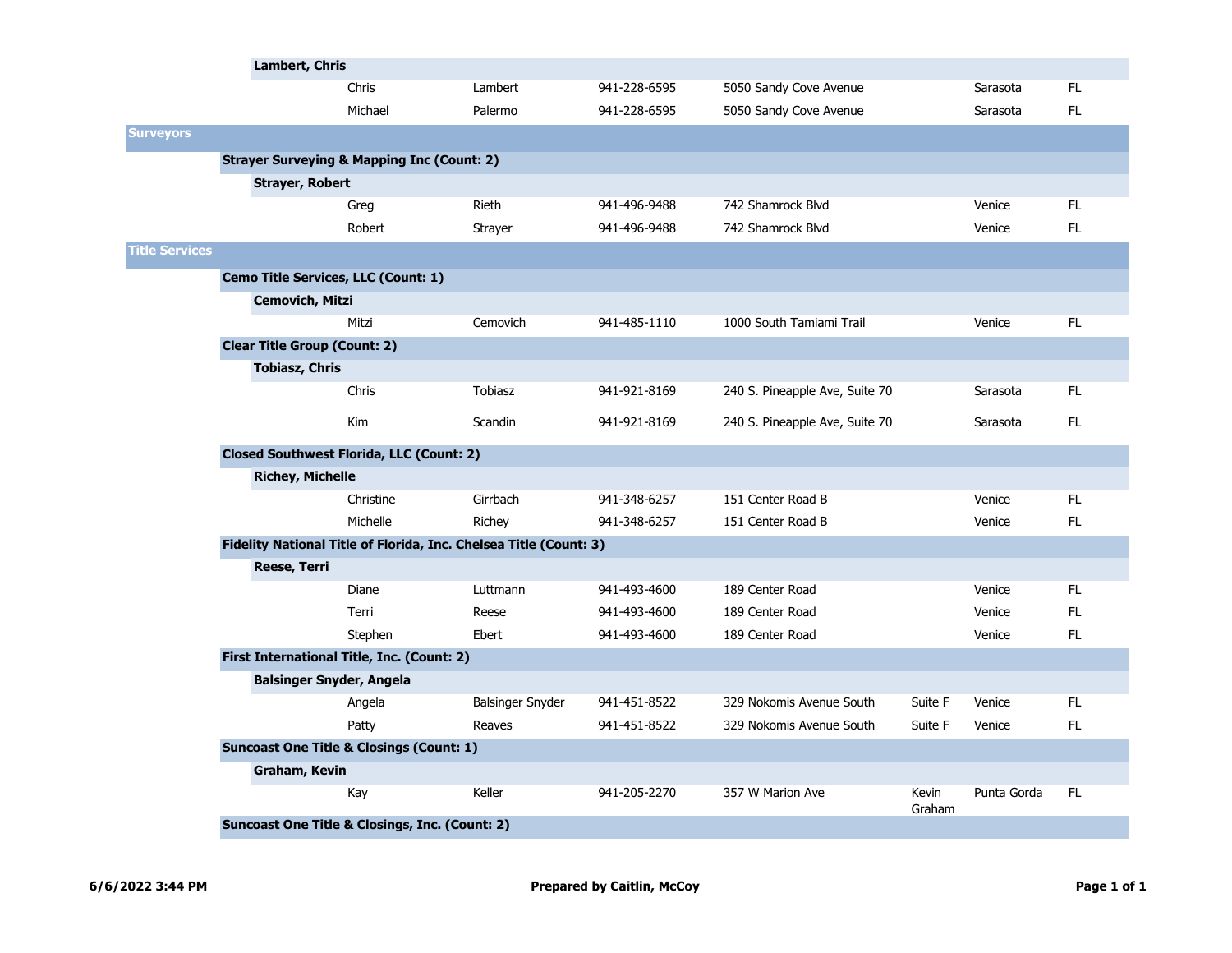|                                                |                             | Graham, Kevin |           |              |                              |            |     |  |  |  |
|------------------------------------------------|-----------------------------|---------------|-----------|--------------|------------------------------|------------|-----|--|--|--|
|                                                |                             | Kevin         | Graham    | 941-413-0077 | 4351 Aidan Lane              | North Port | FL. |  |  |  |
|                                                |                             | Cristina      | Doolittle | 941-413-0077 | 4351 Aidan Lane              | North Port | FL. |  |  |  |
| Suncoast One Title & Closings, Inc. (Count: 1) |                             |               |           |              |                              |            |     |  |  |  |
|                                                | Graham, Kevin               |               |           |              |                              |            |     |  |  |  |
|                                                |                             | Katie         | Doyle     | 941-946-8700 | 109 Milan Avenue East        | Venice     | FL. |  |  |  |
| <b>Water Treatment</b>                         |                             |               |           |              |                              |            |     |  |  |  |
|                                                | <b>Water-Pro (Count: 2)</b> |               |           |              |                              |            |     |  |  |  |
|                                                | <b>Cooper, Valerie</b>      |               |           |              |                              |            |     |  |  |  |
|                                                |                             | Valerie       | Cooper    | 941-497-0818 | 126 Corporation Way, Suite D | Venice     | FL. |  |  |  |
|                                                |                             | Kevin         | Underwood | 941-497-0818 | 126 Corporation Way, Suite D | Venice     | FL. |  |  |  |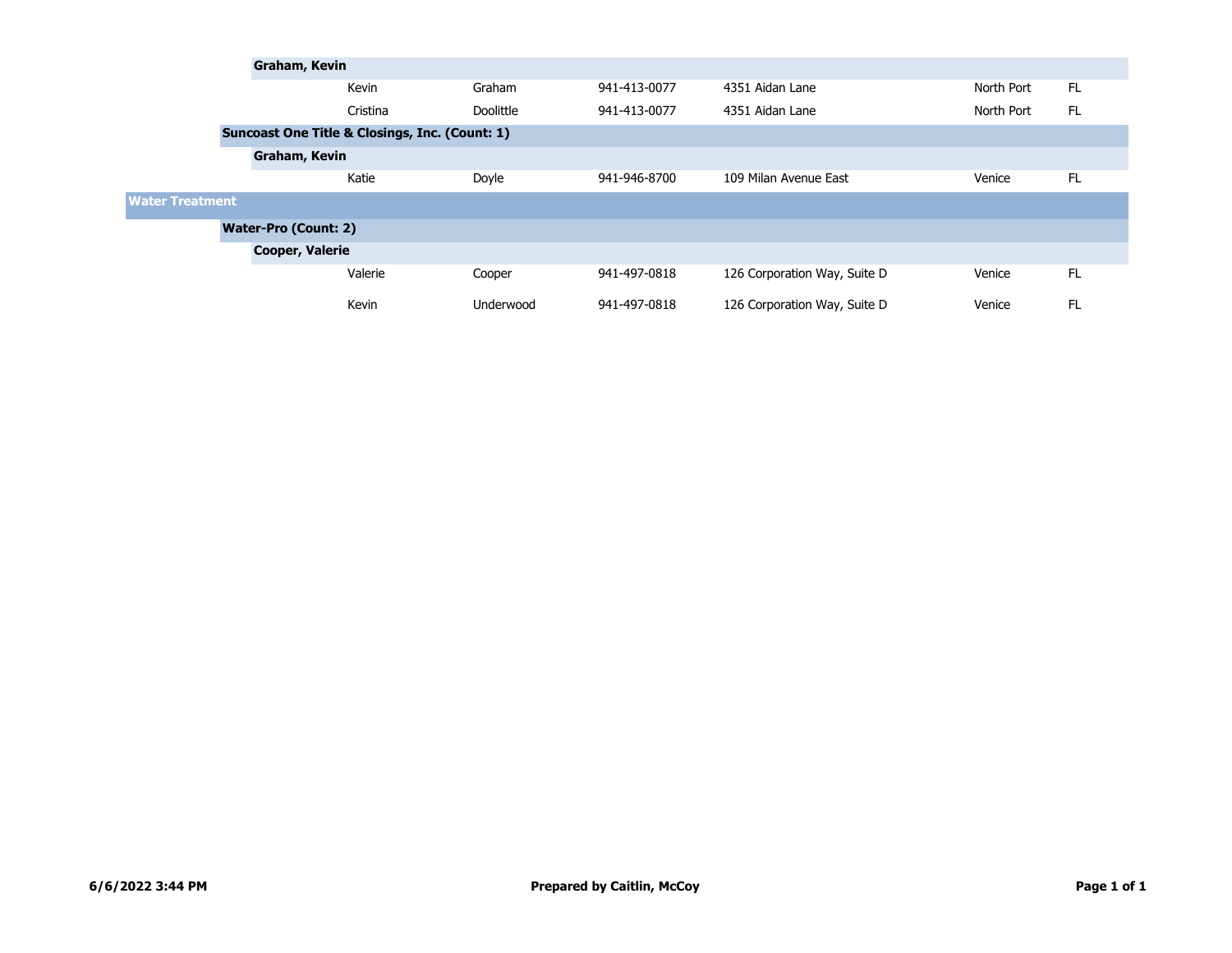

34285 34285



34285

34285

34285

34285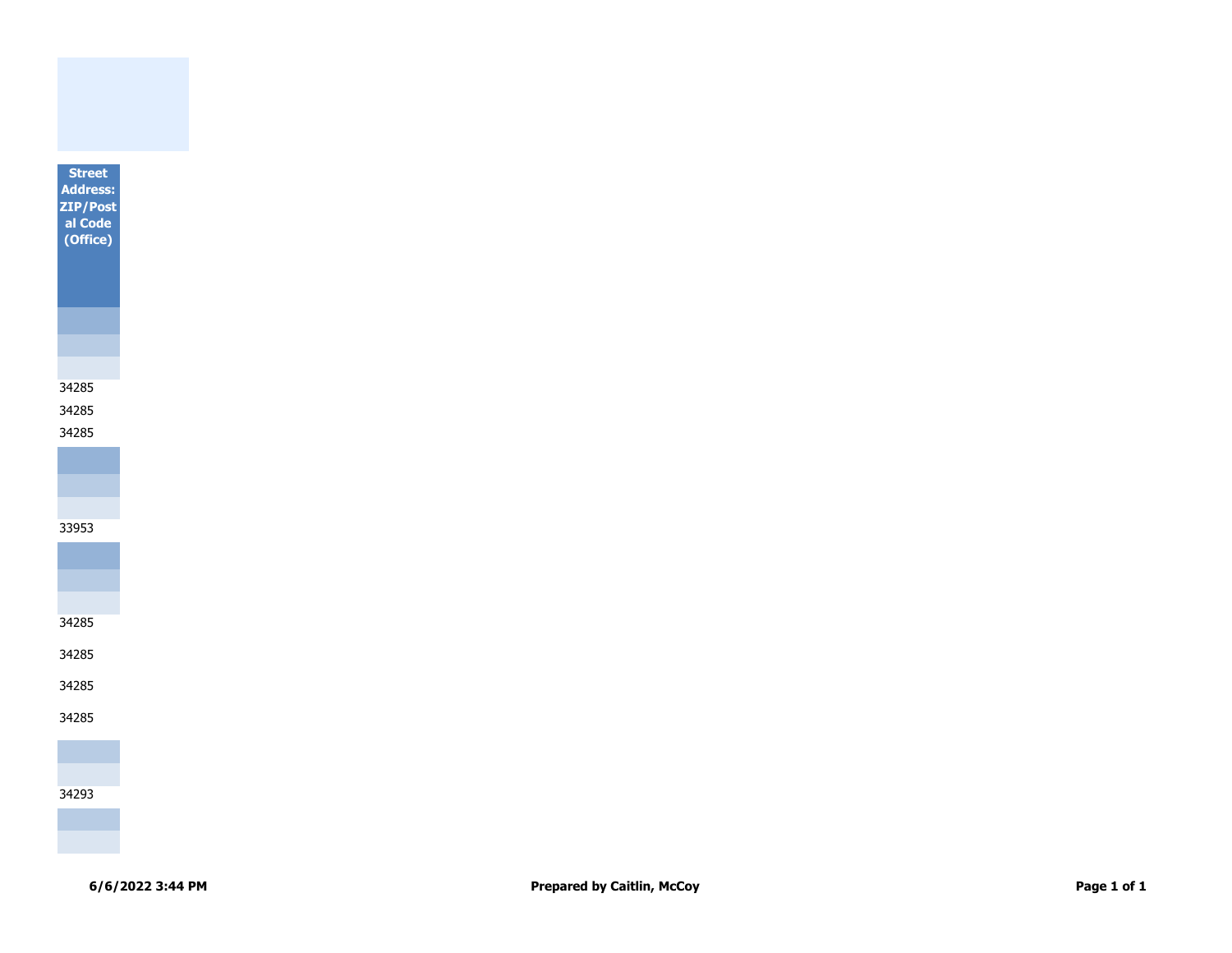# 









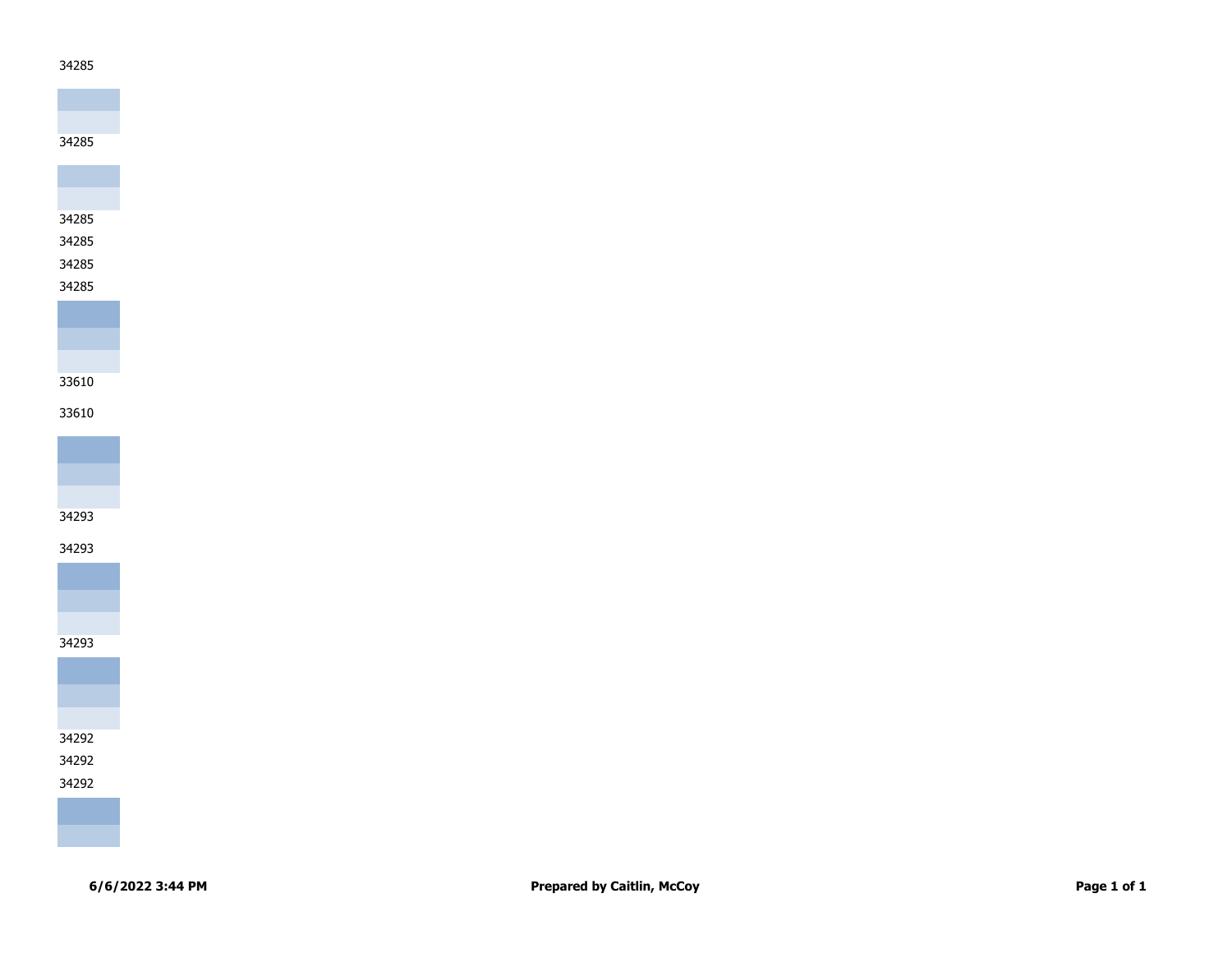



# 

## 



# 













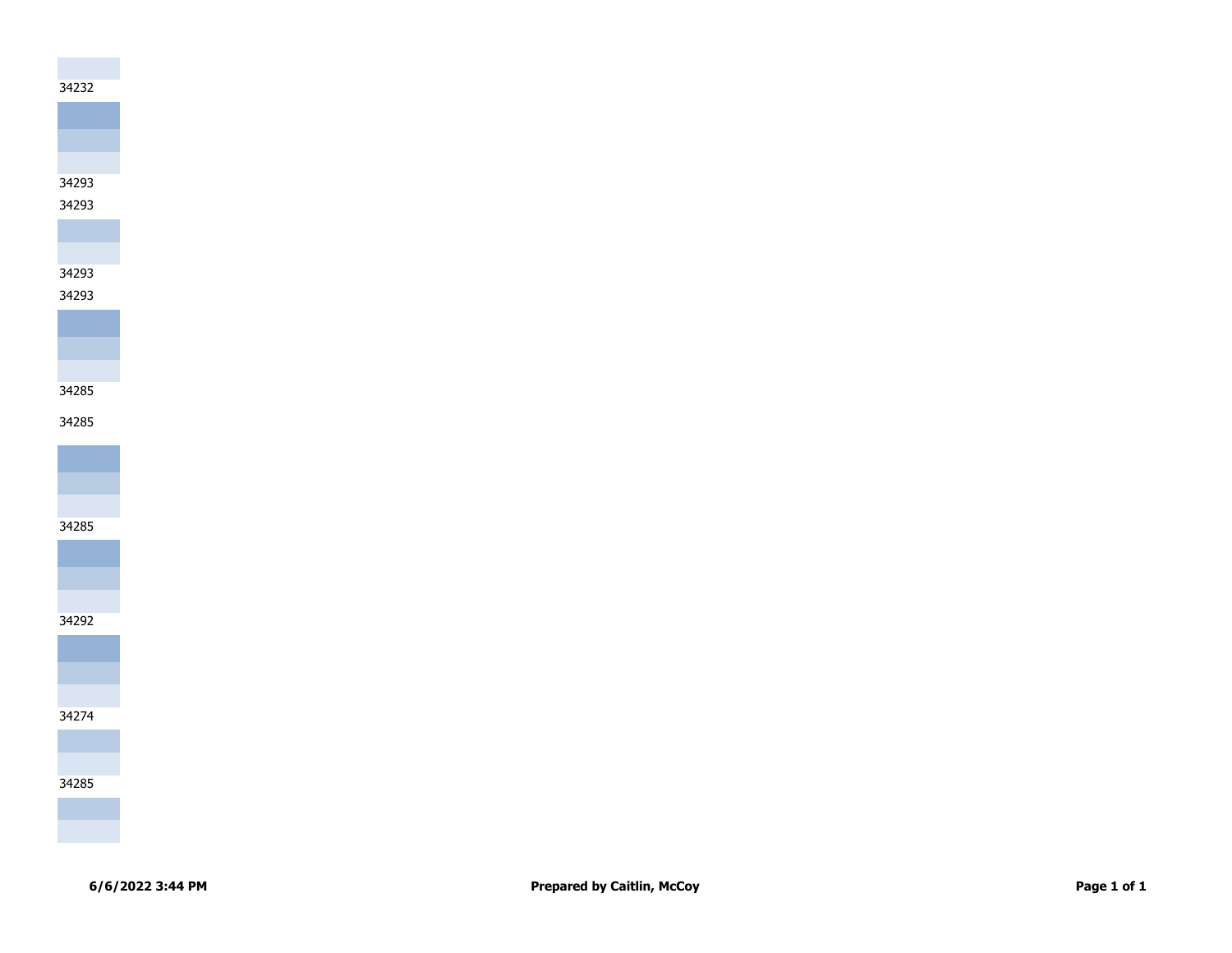

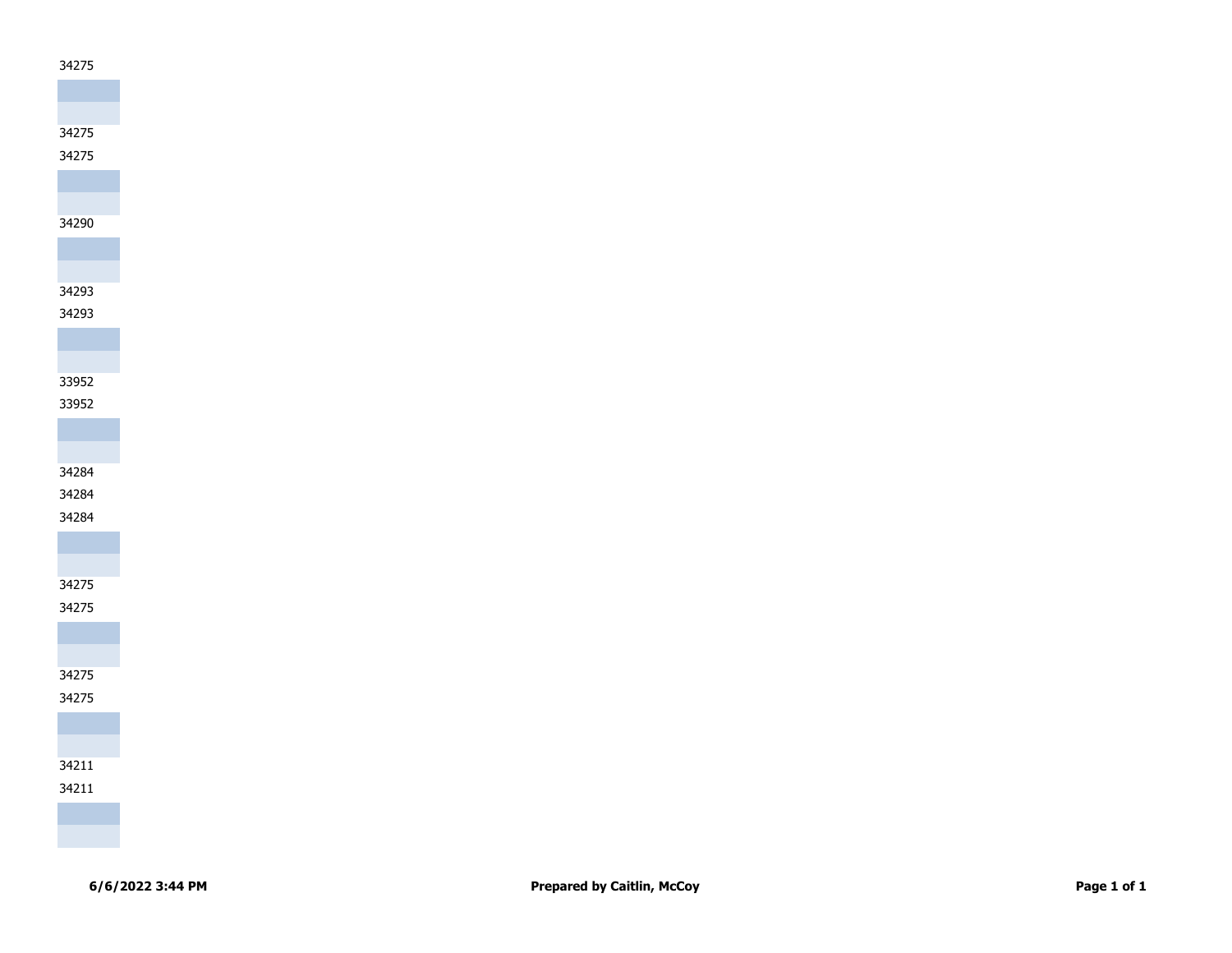

| ۰,<br>× | ۰.<br>., |
|---------|----------|
|         |          |

## 

# 

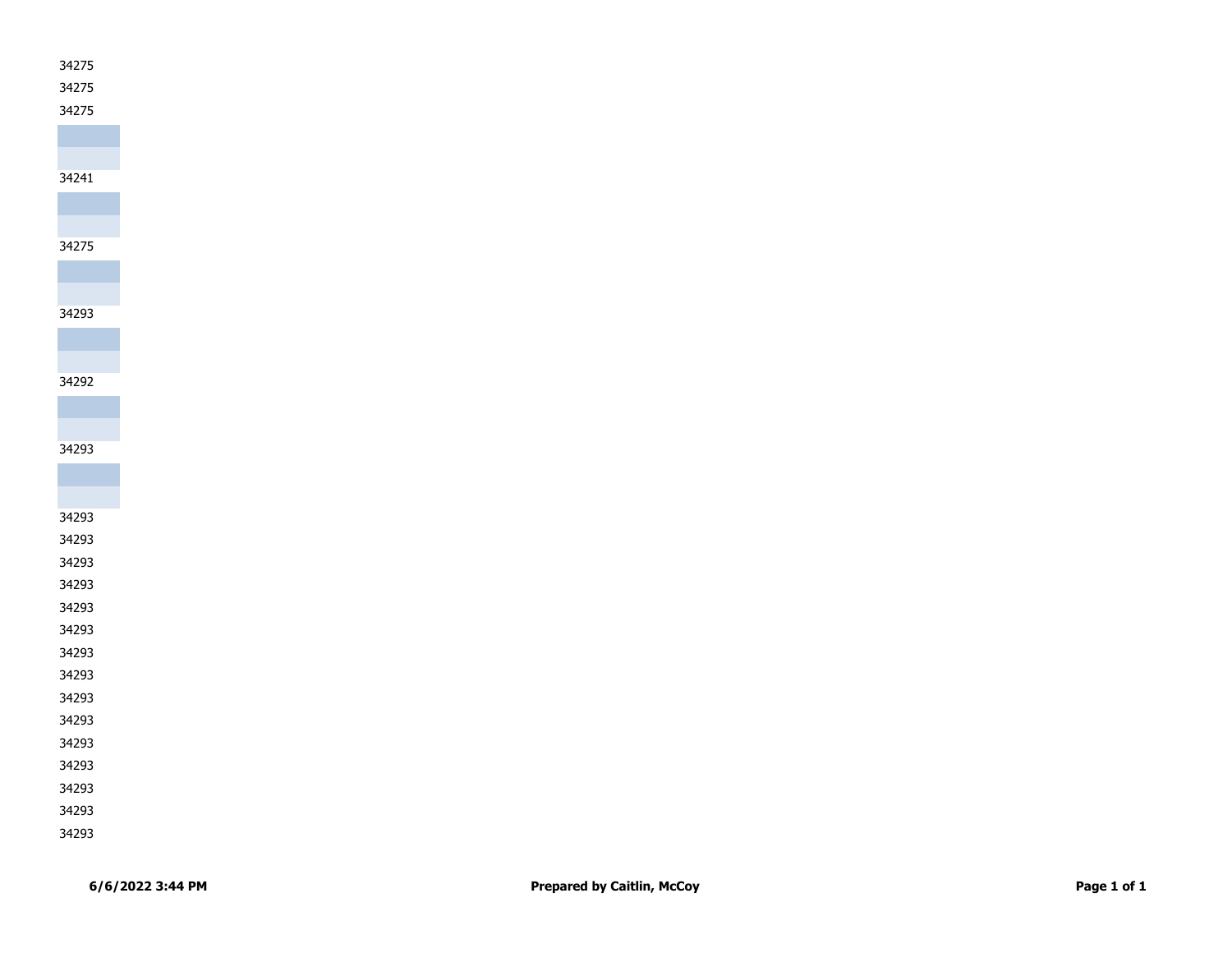

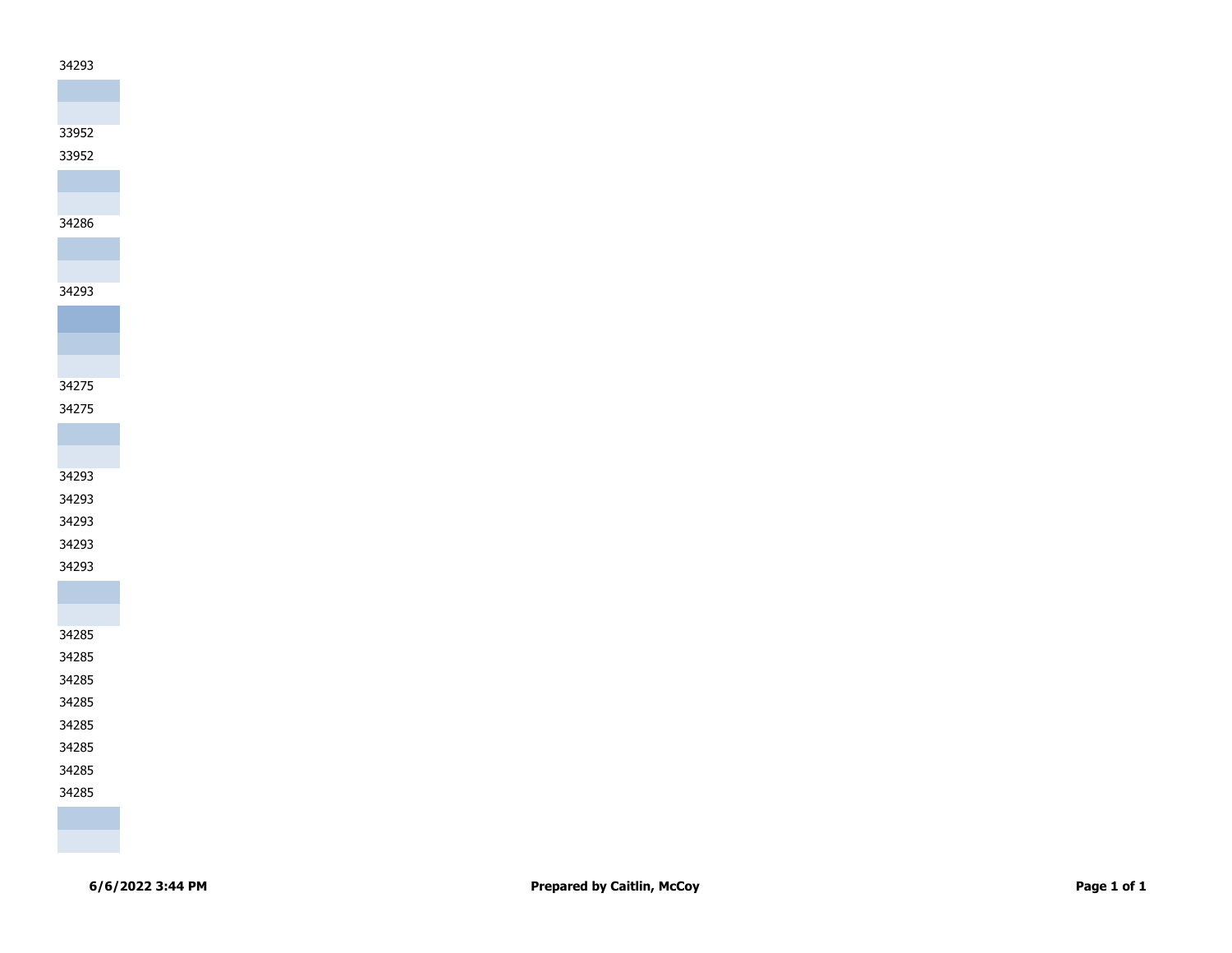### 

# 

# 

# 







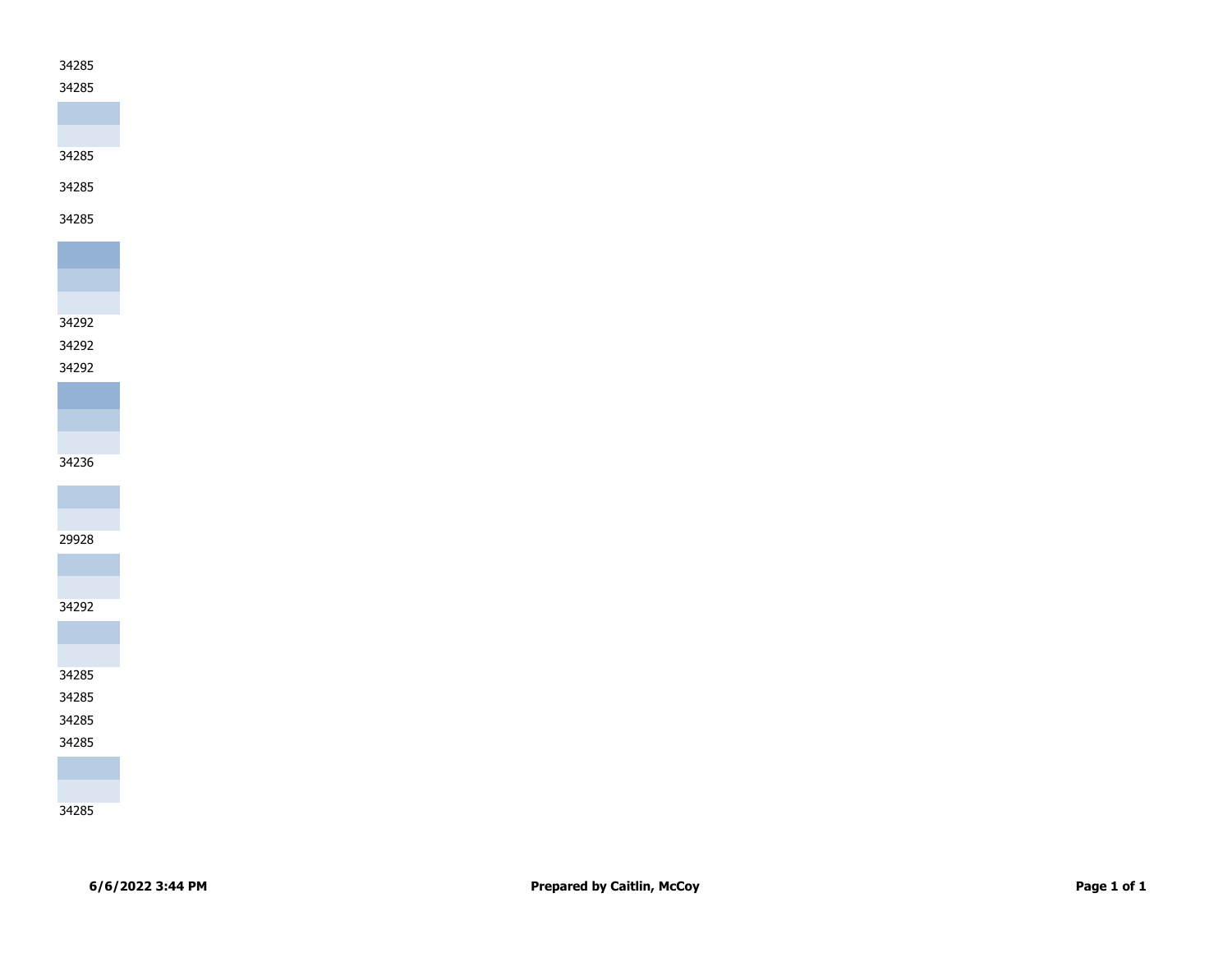- 
- 
- 
- 
- 
- 
- 
- 
- 

## 

#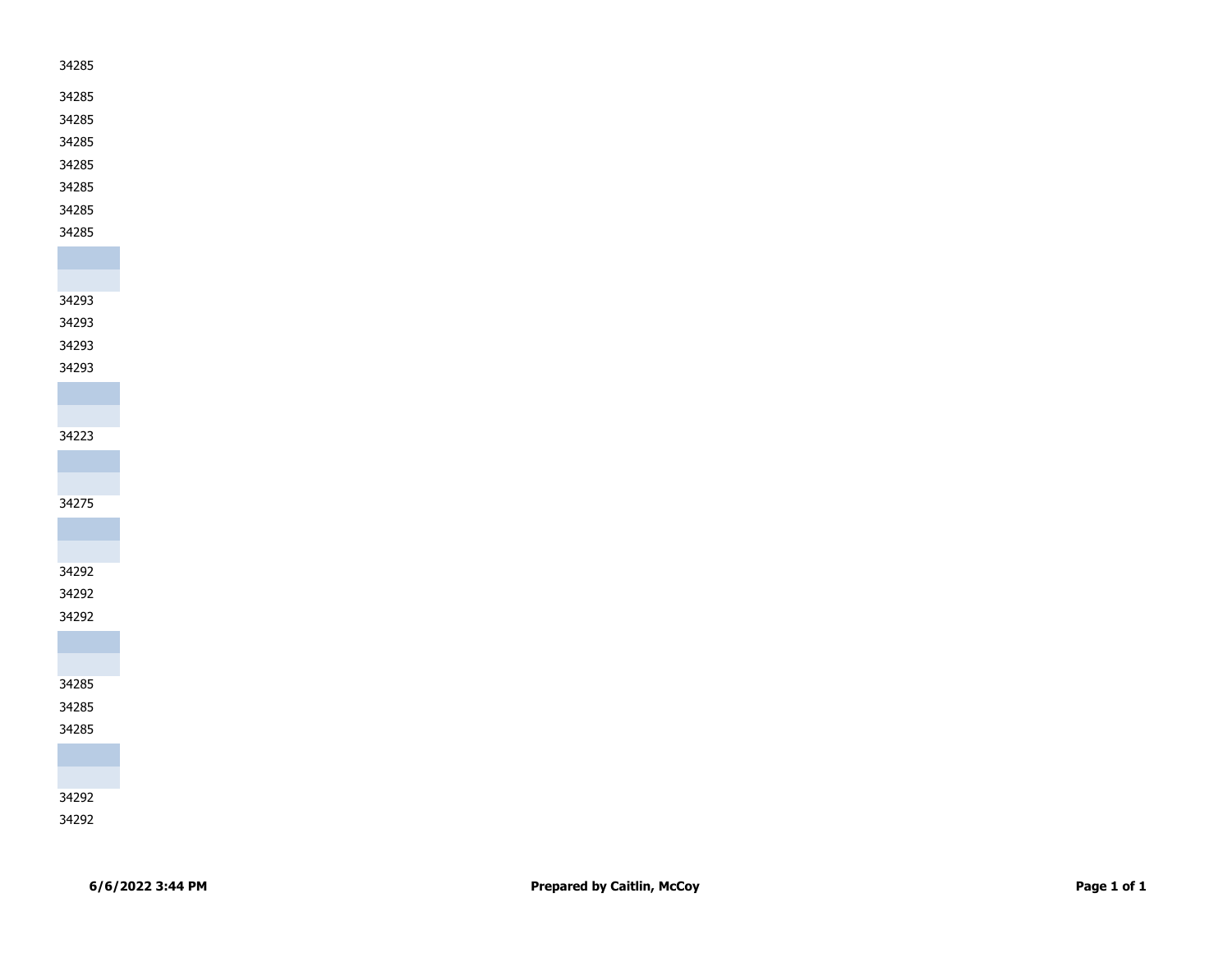

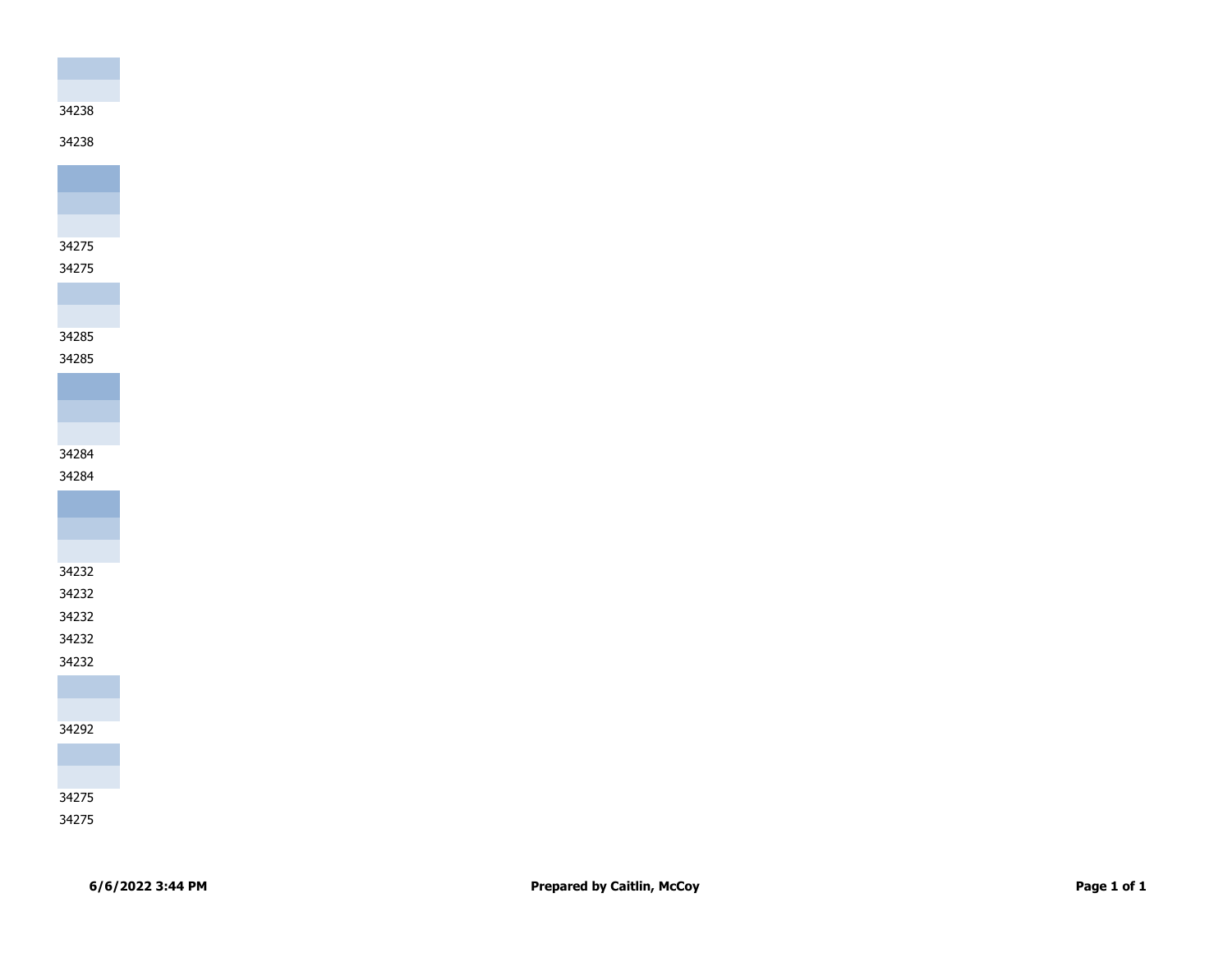- 
- 
- 
- 
- 
- 
- 
- 

- 
- 
- 
- 
- 
- 
- 
- 
- 
- 
- 
- 
- 
- 
- 
- 
- 
- 
- 
- 
- 
- 
-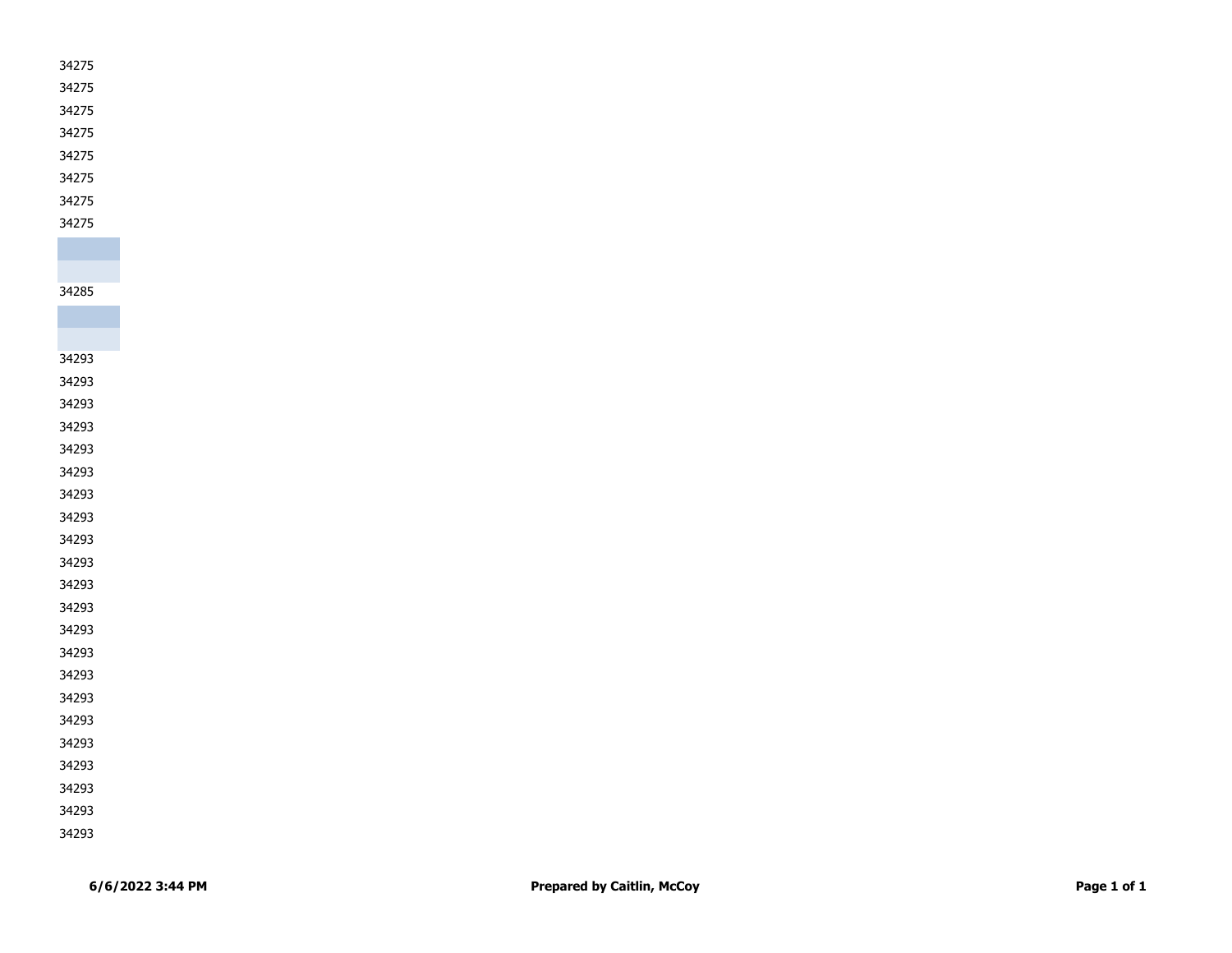- 
- 
- 
- 
- 
- 
- 
- 
- 
- 
- 
- 
- 
- 
- 
- 
- 
- 
- 
- 





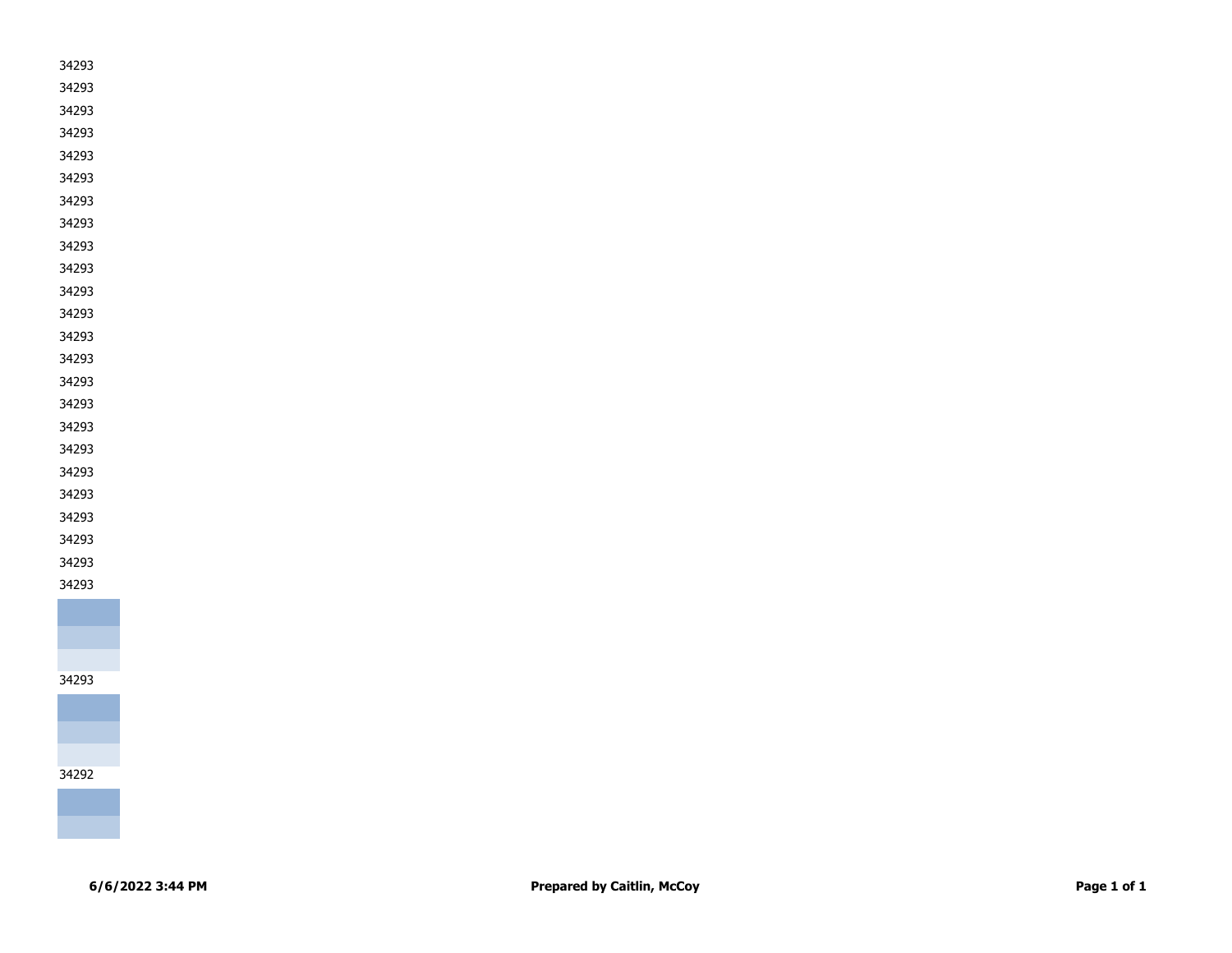# 



# 







#